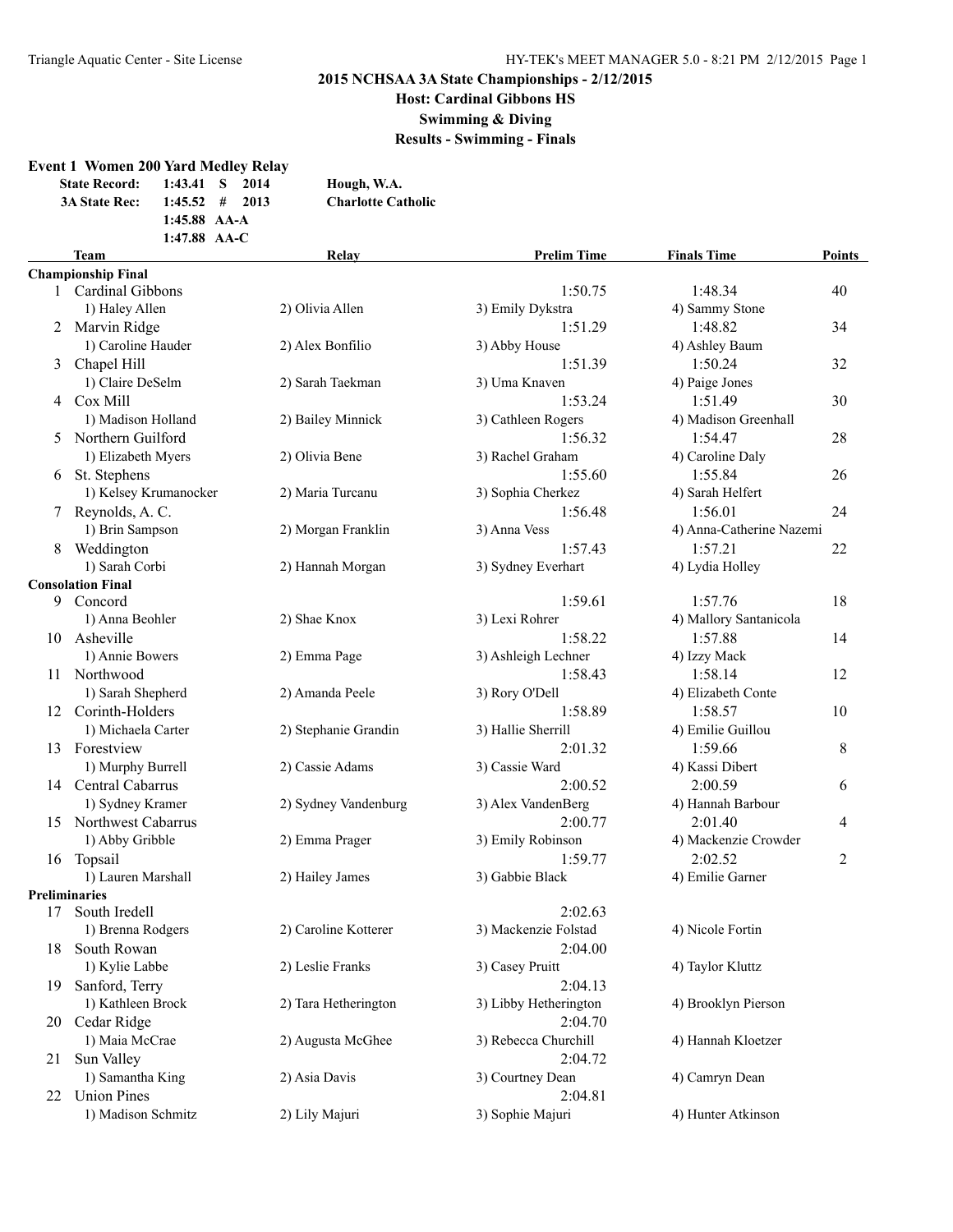**Host: Cardinal Gibbons HS**

**Swimming & Diving**

### **Results - Swimming - Finals**

# **Preliminaries ... (Event 1 Women 200 Yard Medley Relay)**

|    | Team              | Relav               | <b>Prelim Time</b> | <b>Finals Time</b>    | <b>Points</b> |
|----|-------------------|---------------------|--------------------|-----------------------|---------------|
| 23 | <b>Orange</b>     |                     | 2:07.53            |                       |               |
|    | 1) Laura Hegemann | 2) Stephanie Nolte  | 3) Kirsten McCown  | 4) Sara Beth Campbell |               |
|    | Nash Central      |                     | 2:07.79            |                       |               |
|    | 1) Brianna Gant   | 2) Jennifer Jackson | 3) Kaley Sharpe    | 4) Sarah Lamm         |               |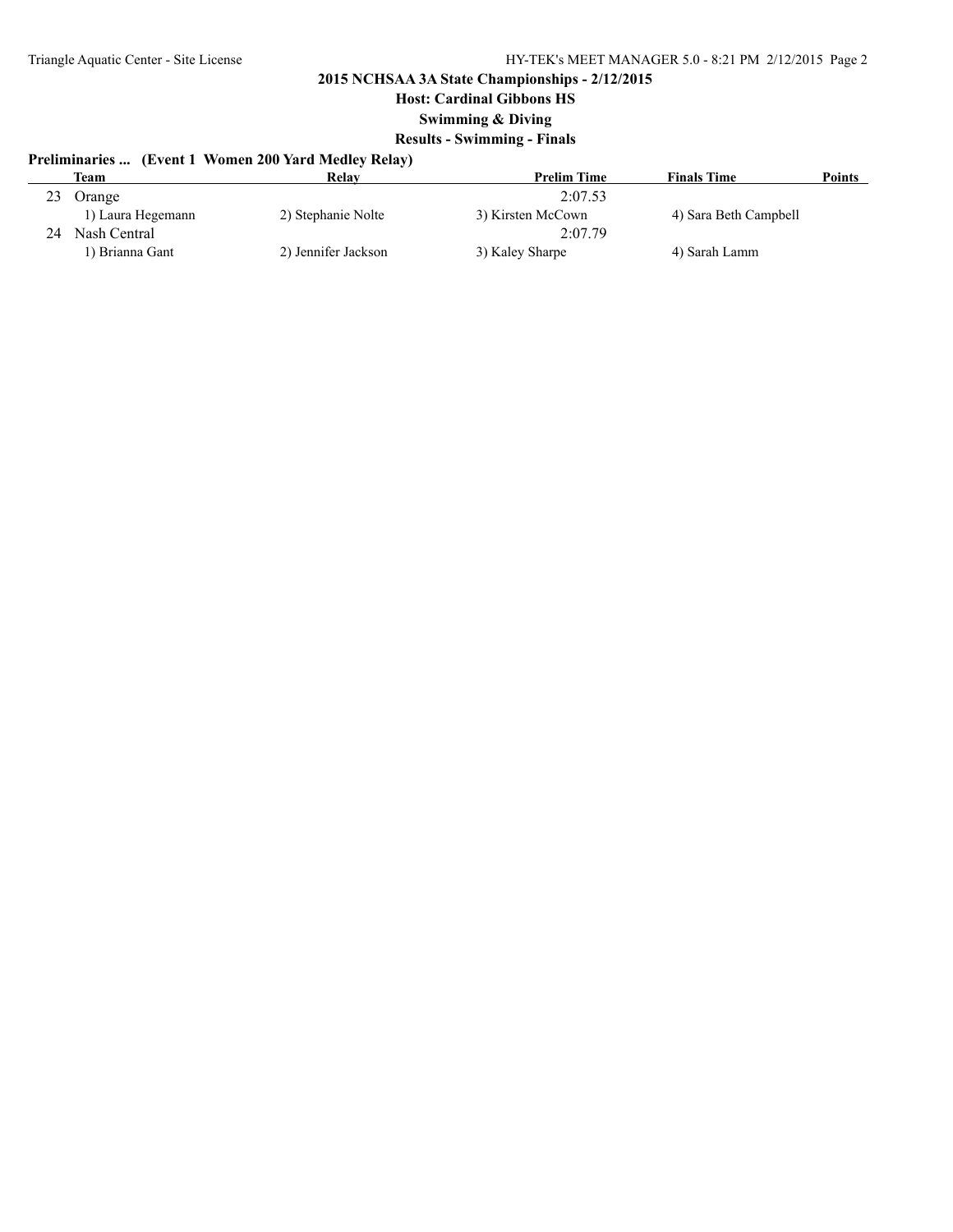**Host: Cardinal Gibbons HS**

**Swimming & Diving**

**Results - Swimming - Finals**

#### **Event 2 Men 200 Yard Medley Relay**

| <b>State Record:</b> | $1:33.67$ S      | -2010 | Providence              |
|----------------------|------------------|-------|-------------------------|
| <b>3A State Rec:</b> | $1:37.95$ # 2011 |       | <b>Cardinal Gibbons</b> |
|                      | 1:34.34 $AA-A$   |       |                         |
|                      | 1:35.97 $AA-C$   |       |                         |

### **Team Relay Prelim Time Finals Time Points Championship Final** 1 Cardinal Gibbons 1:38.52 1:37.15# 40 1) Christopher Raymond 2) Noah Cairns 3) Shane Humphrey 4) Cothalee Watko 2 Northern Guilford 1:38.84 1:37.67# 34 1) Luke Humphrey 2) Jacques Bene 3) Jordan Reed 4) Jonathan Wachendorfer 3 Chapel Hill 1:43.02 1:40.10 32 1) Ang Li 2) Jordan Ren 3) Patrick O'Donnell 4) Emery Harwell 4 Corinth-Holders 1:43.03 1:41.48 30 1) Connor Blandford 2) Chris Carter 3) Neal Quinn 4) Bailey Blackwell 5 Central Davidson 1:43.19 1:42.91 28 1) Isaac Byers 2) Jonathan Hench 3) Connor Sturgill 4) Lucas Rhodes 6 Marvin Ridge 1:44.85 1:43.55 26 1) Austin J McInerny 2) James Paque 3) Peter Dwyer 4) Dylan Briese 7 Northwest Cabarrus 1:46.36 1:45.08 24 1) Dylan Rose 2) Luke Hamilton 3) Kaleb Jenkins 4) Jacob Weston 8 South Brunswick 1:46.68 1:45.52 22 1) Ryan Goodson 2) Tyler Bowersox 3) Chris Anselmo 4) Adam Calero **Consolation Final** 9 Piedmont 1:47.78 1:44.16 18 1) Jay Austin 2) Lee Belk 3) Carson Rollins 4) Redmon Parker 10 Cedar Ridge 1:47.91 1:46.92 14 1) Elliot Orlowski 2) Cole Churchill 3) Christian Fischer 4) Colin Bunner 11 Cuthbertson 1:49.34 1:47.82 12 1) James Szczepkowski 2) Gage Mayer 3) Carter Gupton 4) Kyle Drain 12 St. Stephens 1:48.61 1:48.05 10 1) Alex Ivanov 2) Jacob Queen 3) Josh Jones 4) Austin Gorman 13 Fike 1:47.35 1:48.38 8 1) Neil Blackwell 2) Luke Page 3) Matthew Madar 4) Dylan Thomas 14 Concord 1:49.47 1:48.87 6 1) Daniel Foust 2) Aleksander Fajtek 3) Evan Johnson 4) Wade Bestler 15 North Lincoln 1:49.95 1:50.41 4 1) James Biondi 2) Shane Miller 3) Kyle Engborg 4) Bobby Regan 16 South Iredell 2:49.52 1:52.63 2 1) Colson Zucker 2) Hunter Dickinson 3) Matthew Windsor 4) Lindley Williams **Preliminaries** 17 Freedom 1:51.00 1) Davis Clark 2) Jordon Dembski 3) John Thompson 4) Tyler Gramer 18 Tuscola 1:51.10 1) Stephen Wenzel 2) Mason MacDonald 3) Mason Calhoun 4) Jack MacDonald 19 Orange 1:51.98 1) Colin Moore 2) Collin Montague 3) Dylan Twiddy 4) Casey Jacobson 20 Topsail 1:53.39 1) Aaron Marshall 2) Ryan Gallagher 3) Brandon Croom 4) Grayson Venters 21 Ledford 1:53.59 1) Ryan Snow 2) Jordan Snow 3) Jorge Estrada 4) Trent Hayworth 22 Cox Mill 1:53.66 1) Michael Kocher 2) Malcolm Skinner 3) Josh Allen 4) Michael Ferrell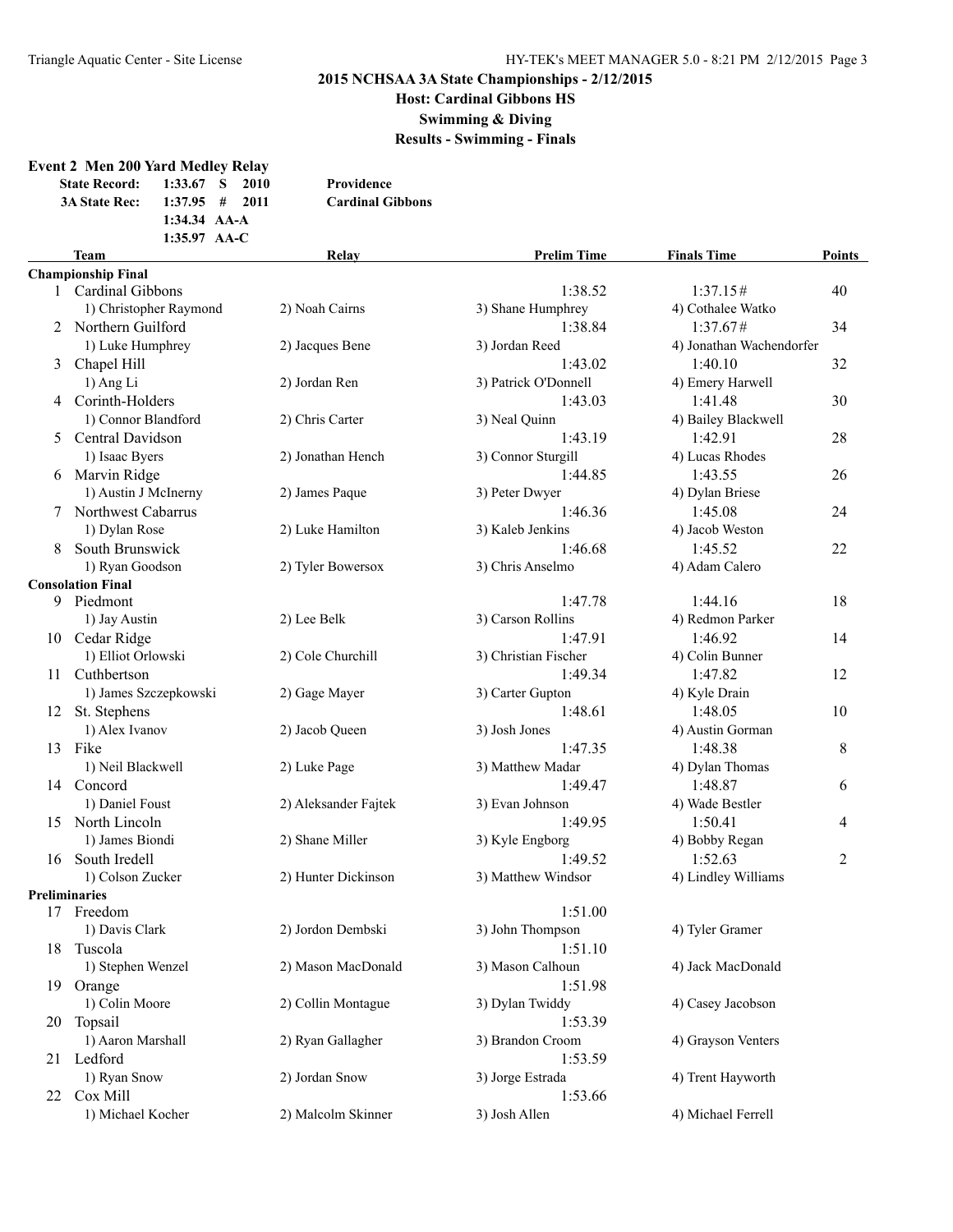**Host: Cardinal Gibbons HS**

**Swimming & Diving**

### **Results - Swimming - Finals**

# **Preliminaries ... (Event 2 Men 200 Yard Medley Relay)**

|    | <b>Team</b>        | Relay            | <b>Prelim Time</b> | <b>Finals Time</b> | <b>Points</b> |
|----|--------------------|------------------|--------------------|--------------------|---------------|
| 23 | <b>Union Pines</b> |                  | 1:54.09            |                    |               |
|    | 1) Zach Fedak      | 2) Connor Manske | 3) Jordan Hand     | 4) Shane McLeary   |               |
|    | Central Cabarrus - |                  | 1:55.05            |                    |               |
|    | 1) Manuel San Jose | 2) Sam Wilson    | 3) Jason White     | 4) Drew Blackman   |               |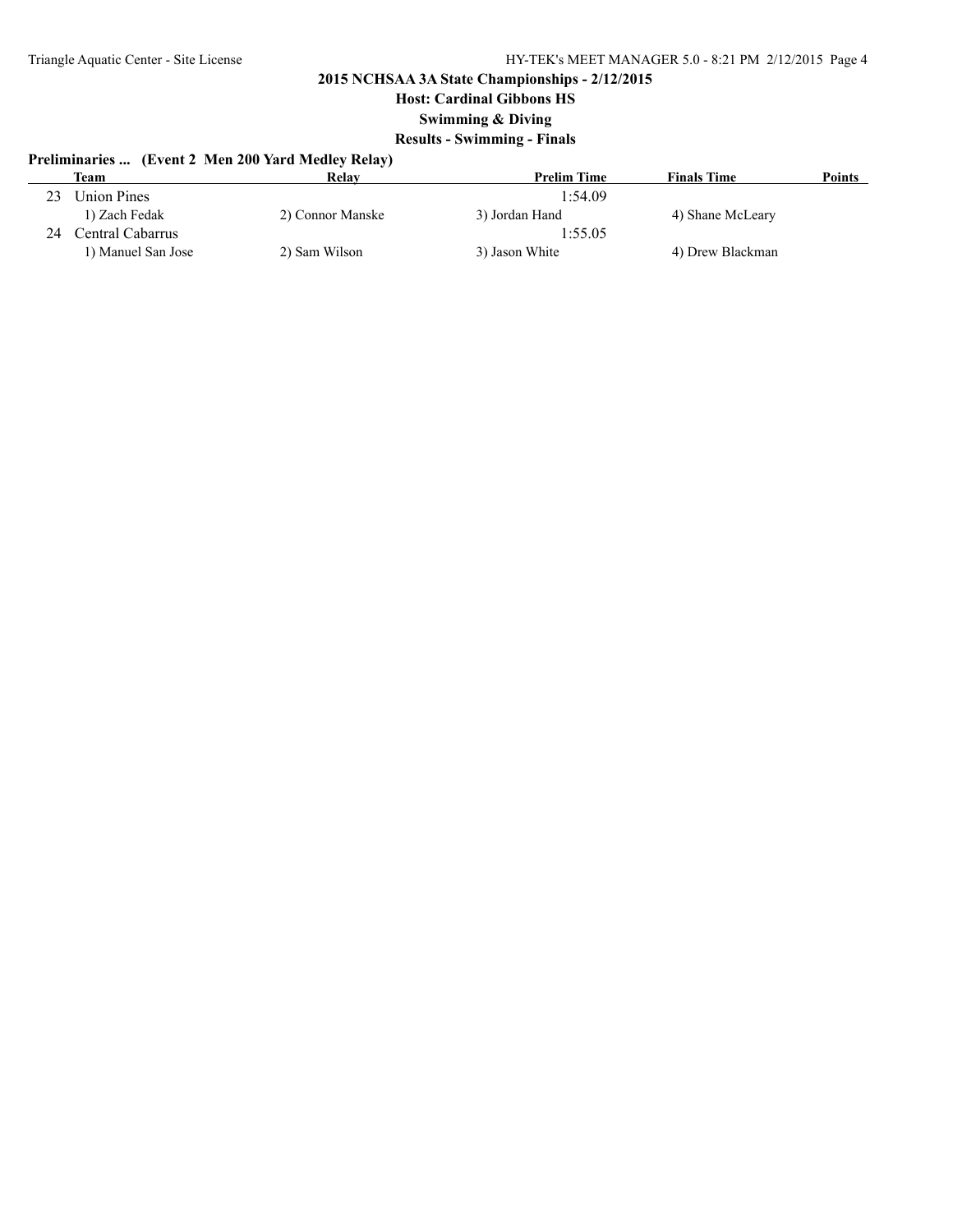**Host: Cardinal Gibbons HS**

**Swimming & Diving**

**Results - Swimming - Finals**

#### **Event 3 Women 200 Yard Freestyle**

**1:49.35 AA-A**

**State Record: 1:47.37 S 2014 Jessica Merritt (Hough, W.A.)**

**3A State Rec: 1:47.98 # 2013 Lauren Rhodes (Char. Catholic)**

|    | 1:51.07 AA-C              |                    |                    |                    |                          |
|----|---------------------------|--------------------|--------------------|--------------------|--------------------------|
|    | <b>Name</b>               | <b>School</b>      | <b>Prelim Time</b> | <b>Finals Time</b> | Points                   |
|    | <b>Championship Final</b> |                    |                    |                    |                          |
|    | <b>Emmaline Peterson</b>  | Hickory            | 1:54.83            | 1:52.11            | 20                       |
| 2  | Maria Turcanu             | St. Stephens       | 1:53.36            | 1:52.30            | 17                       |
| 3  | Emily Dykstra             | Cardinal Gibbons   | 1:55.89            | 1:52.33            | 16                       |
| 4  | <b>Maly Shores</b>        | Hickory            | 1:57.06            | 1:56.21            | 15                       |
| 5  | Jaylyn Forrest            | Chapel Hill        | 1:56.60            | 1:56.43            | 14                       |
| 6  | <b>Adelaide Cairns</b>    | Cardinal Gibbons   | 1:56.85            | 1:57.17            | 13                       |
|    | Ashleigh Lechner          | Asheville          | 1:56.89            | 1:57.67            | 12                       |
| 8  | Lauren Rush               | Marvin Ridge       | 1:57.81            | 1:57.92            | 11                       |
|    | <b>Consolation Final</b>  |                    |                    |                    |                          |
| 9  | Sarah Helfert             | St. Stephens       | 2:00.57            | 1:59.91            | 9                        |
| 10 | Elizabeth Conte           | Northwood          | 1:59.79            | 2:00.09            | $\boldsymbol{7}$         |
| 11 | Jacqi Rocque              | Cardinal Gibbons   | 2:01.83            | 2:01.28            | 6                        |
| 12 | Lauren Ferner             | Hickory            | 2:03.16            | 2:01.54            | 5                        |
| 13 | Sophie Pudik              | Chapel Hill        | 2:01.03            | 2:02.28            | $\overline{\mathcal{A}}$ |
| 14 | Rebecca Glebus            | Northern Guilford  | 2:03.28            | 2:03.04            | $\overline{\mathbf{3}}$  |
| 15 | Julia Volz                | Hickory Ridge      | 2:04.83            | 2:03.81            | $\overline{2}$           |
| 16 | Natalie Thomas            | Chapel Hill        | 2:05.04            | 2:04.01            | $\mathbf{1}$             |
|    | <b>Preliminaries</b>      |                    |                    |                    |                          |
| 17 | Samantha Houghton         | Cox Mill           | 2:05.19            |                    |                          |
| 18 | Anna-Catherine Nazemi     | Reynolds, A. C.    | 2:05.20            |                    |                          |
| 19 | Lauren Marshall           | Topsail            | 2:05.28            |                    |                          |
| 20 | Hunter Atkinson           | <b>Union Pines</b> | 2:06.15            |                    |                          |
| 21 | Lexi Rohrer               | Concord            | 2:07.51            |                    |                          |
| 22 | Emma Prager               | Northwest Cabarrus | 2:07.90            |                    |                          |
| 23 | Faith Meacham             | Williams           | 2:10.33            |                    |                          |
| 24 | <b>Mallory Hinic</b>      | Cox Mill           | 2:22.44            |                    |                          |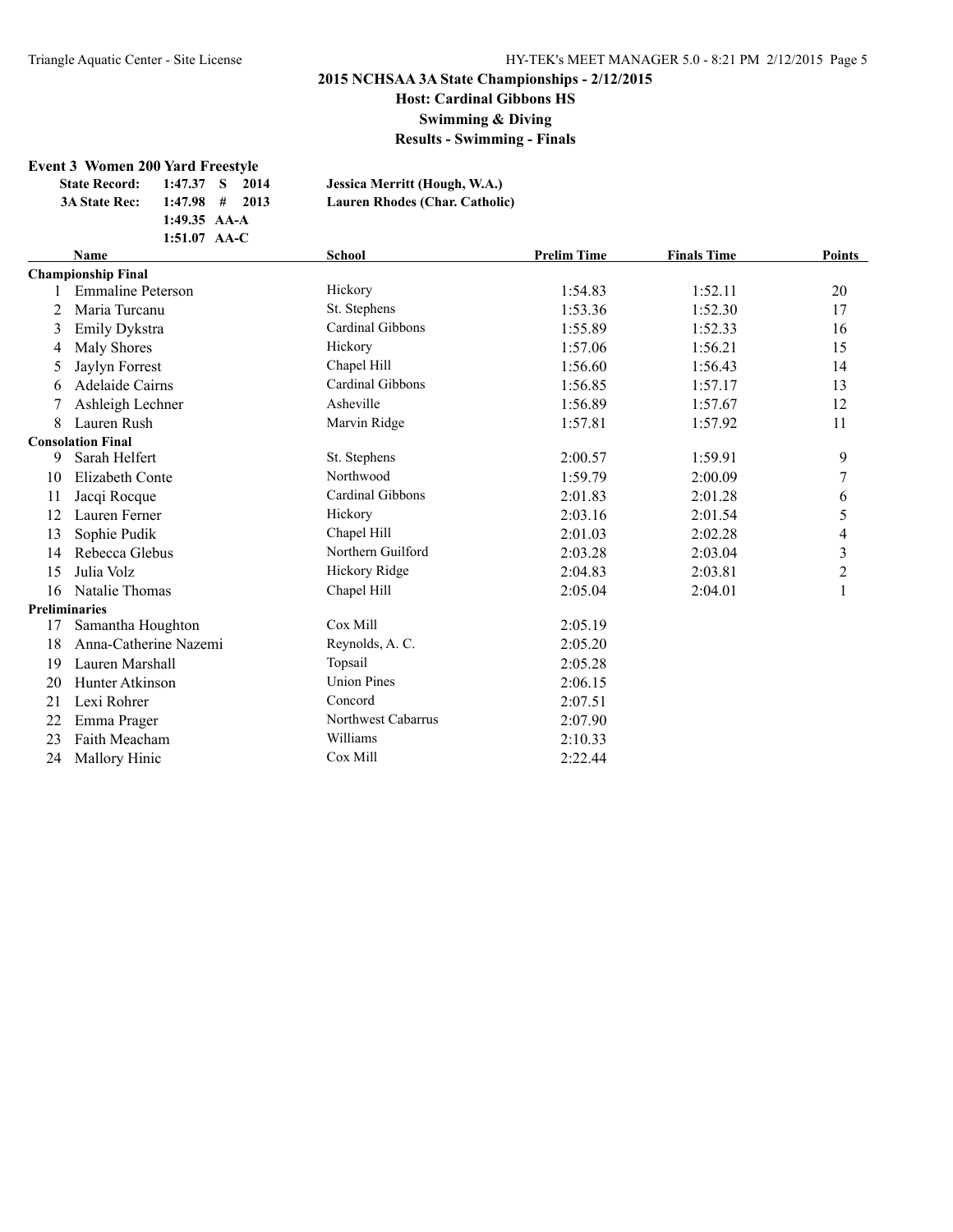**Swimming & Diving**

**Results - Swimming - Finals**

### **Event 4 Men 200 Yard Freestyle**

| <b>State Record:</b> | 1:37.95 S 2006   | <b>Charlie Houchin (Enloe)</b>       |
|----------------------|------------------|--------------------------------------|
| <b>3A State Rec:</b> | $1:40.89$ # 2006 | <b>Chip Peterson (West Carteret)</b> |
|                      | $1:39.30$ AA-A   |                                      |
|                      | 1:40.99 $AA-C$   |                                      |

|       | <b>Name</b>               | <b>School</b>      | <b>Prelim Time</b> | <b>Finals Time</b> | Points |  |
|-------|---------------------------|--------------------|--------------------|--------------------|--------|--|
|       | <b>Championship Final</b> |                    |                    |                    |        |  |
|       | Lucas Rhodes              | Central Davidson   | 1:44.34            | 1:42.88            | 20     |  |
| 2     | Jeffrey Murray            | Marvin Ridge       | 1:46.24            | 1:43.42            | 17     |  |
| 3     | Jake Johnson              | West Henderson     | 1:45.83            | 1:44.71            | 16     |  |
| 4     | Sam Jones                 | Concord            | 1:45.91            | 1:45.21            | 15     |  |
| 5     | Cothalee Watko            | Cardinal Gibbons   | 1:46.37            | 1:45.54            | 14     |  |
| 6     | Will Anderson             | North Gaston       | 1:49.22            | 1:46.46            | 13     |  |
|       | Joshua Conger             | Northwood          | 1:46.91            | 1:46.56            | 12     |  |
| 8     | John Cairns               | Cardinal Gibbons   | 1:47.03            | 1:47.47            | 11     |  |
|       | <b>Consolation Final</b>  |                    |                    |                    |        |  |
| 9     | Daniel Canale             | Marvin Ridge       | 1:50.83            | 1:48.82            | 9      |  |
| 10    | Jacob Werden              | Chapel Hill        | 1:49.74            | 1:49.28            | 7      |  |
| 11    | Adam Fisher               | Marvin Ridge       | 1:51.46            | 1:50.43            | 6      |  |
| 12    | Curtis Wiltsey            | Weddington         | 1:51.68            | 1:51.42            | 5      |  |
| $*13$ | Joshua Currens            | Cardinal Gibbons   | 1:52.34            | 1:51.52            | 3.50   |  |
| $*13$ | Ryan Ferner               | Hickory            | 1:52.87            | 1:51.52            | 3.50   |  |
| 15    | Dustin Ruppart            | West Brunswick     | 1:54.25            | 1:52.44            | 2      |  |
| 16    | Nick Lehtela              | Marvin Ridge       | 1:54.79            | 1:54.11            | 1      |  |
|       | <b>Preliminaries</b>      |                    |                    |                    |        |  |
| 17    | Ryan Partrick             | Corinth-Holders    | 1:55.69            |                    |        |  |
| 18    | Eric Svadeba              | Corinth-Holders    | 1:55.90            |                    |        |  |
| 19    | Zach Fedak                | <b>Union Pines</b> | 1:57.18            |                    |        |  |
| 20    | Daniel Foust              | Concord            | 1:58.77            |                    |        |  |
| 21    | Evan Johnson              | Concord            | 2:00.43            |                    |        |  |
| 22    | Jakub Jirousek            | Southern Lee       | 2:00.81            |                    |        |  |
| 23    | Kendall Bertaux           | Central Davidson   | 2:01.20            |                    |        |  |
| 24    | Parker Allred             | Central Davidson   | 2:01.94            |                    |        |  |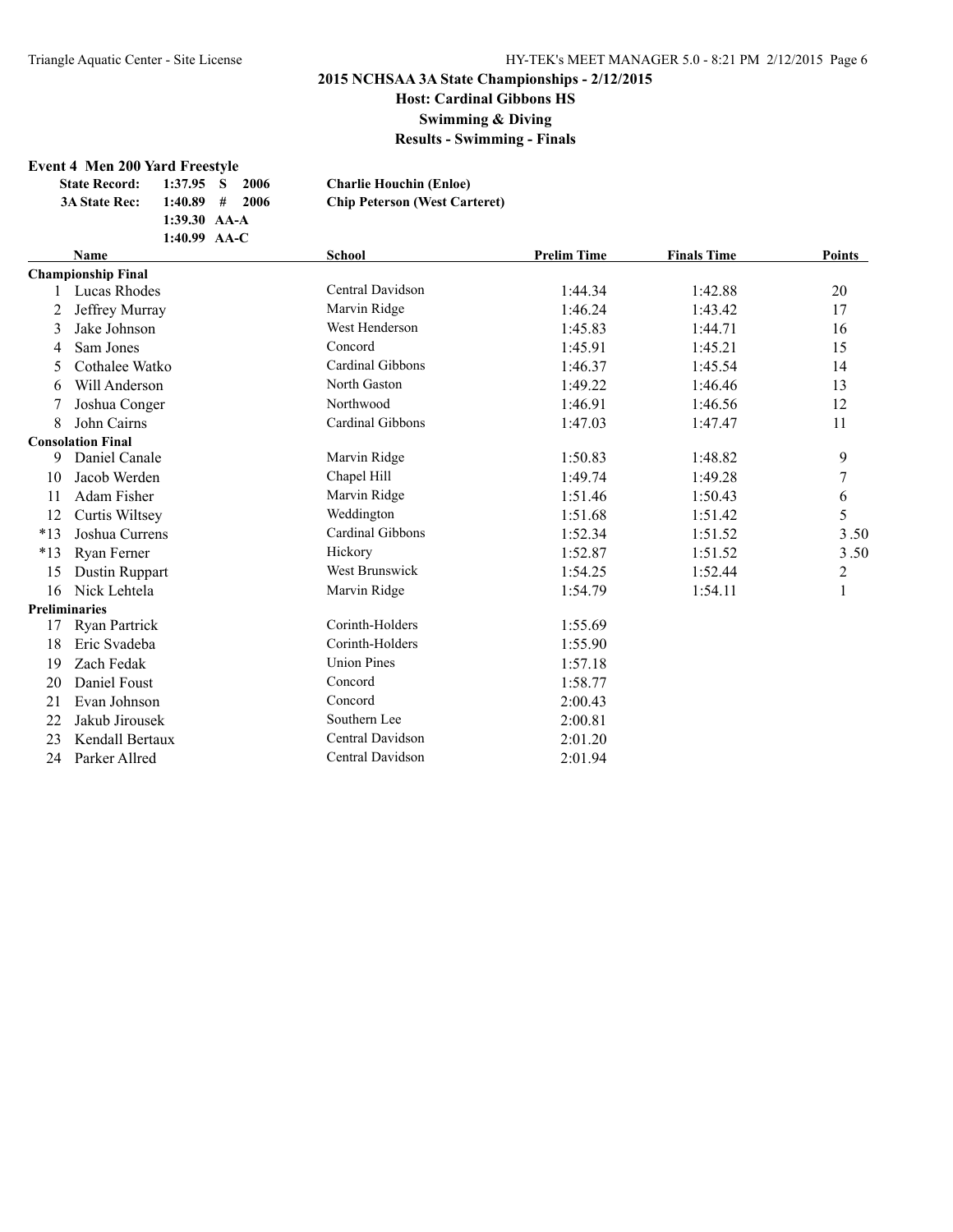**Host: Cardinal Gibbons HS Swimming & Diving**

**Results - Swimming - Finals**

#### **Event 5 Women 200 Yard IM**

| <b>State Record:</b> | $2:00.58$ S      | 2008 | <b>Kirsten Smith (Athens Drive)</b>  |
|----------------------|------------------|------|--------------------------------------|
| <b>3A State Rec:</b> | $2:02.01$ # 2013 |      | <b>Nicole Emery (Char. Catholic)</b> |
|                      | $2:02.84$ AA-A   |      |                                      |
|                      | $2:04.94$ AA-C   |      |                                      |
|                      |                  |      |                                      |

| <b>Name</b><br>School |                           | <b>Prelim Time</b> | <b>Finals Time</b> |         | Points |                         |
|-----------------------|---------------------------|--------------------|--------------------|---------|--------|-------------------------|
|                       | <b>Championship Final</b> |                    |                    |         |        |                         |
|                       | Claire DeSelm             | Chapel Hill        | 2:09.78            | 2:04.84 | $AA-C$ | 20                      |
|                       | Haley Allen               | Cardinal Gibbons   | 2:07.87            | 2:06.30 |        | 17                      |
| 3                     | Alex Bonfilio             | Marvin Ridge       | 2:10.28            | 2:08.60 |        | 16                      |
| 4                     | Sophia Cherkez            | St. Stephens       | 2:09.10            | 2:08.84 |        | 15                      |
| 5                     | Olivia Allen              | Cardinal Gibbons   | 2:10.33            | 2:08.85 |        | 14                      |
| 6                     | Sarah Shepherd            | Northwood          | 2:09.85            | 2:09.61 |        | 13                      |
| 7                     | Cassie Ward               | Forestview         | 2:10.99            | 2:10.12 |        | 12                      |
| 8                     | Sydney Vandenburg         | Central Cabarrus   | 2:11.60            | 2:10.95 |        | 11                      |
|                       | <b>Consolation Final</b>  |                    |                    |         |        |                         |
| 9                     | Uma Knaven                | Chapel Hill        | 2:12.84            | 2:10.70 |        | 9                       |
| 10                    | Rebecca Churchill         | Cedar Ridge        | 2:13.89            | 2:13.60 |        | 7                       |
| 11                    | <b>Bailey Minnick</b>     | Cox Mill           | 2:14.95            | 2:14.81 |        | 6                       |
| 12                    | Stephanie Grandin         | Corinth-Holders    | 2:13.45            | 2:15.22 |        | 5                       |
| 13                    | Natalie Ford              | Marvin Ridge       | 2:18.38            | 2:16.29 |        | 4                       |
| 14                    | Sarah Taekman             | Chapel Hill        | 2:17.04            | 2:16.92 |        | 3                       |
| 15                    | Hannah Morgan             | Weddington         | 2:20.67            | 2:20.01 |        | $\overline{\mathbf{c}}$ |
| 16                    | <b>Ellesse Stevens</b>    | Statesville        | 2:19.86            | 2:22.53 |        | 1                       |
|                       | <b>Preliminaries</b>      |                    |                    |         |        |                         |
| 17                    | Samantha King             | Sun Valley         | 2:20.91            |         |        |                         |
| 18                    | Anna Vess                 | Reynolds, A. C.    | 2:21.19            |         |        |                         |
| $*19$                 | Olivia Bene               | Northern Guilford  | 2:22.33            |         |        |                         |
| *19                   | Virginia Gilliland        | Western Guilford   | 2:22.33            |         |        |                         |
| 21                    | Rachel Graham             | Northern Guilford  | 2:22.55            |         |        |                         |
| 22                    | Alex VandenBerg           | Central Cabarrus   | 2:30.46            |         |        |                         |
| 23                    | Hannah Barbour            | Central Cabarrus   | 2:30.79            |         |        |                         |
| ---                   | Mallory Santanicola       | Concord            | <b>DQ</b>          |         |        |                         |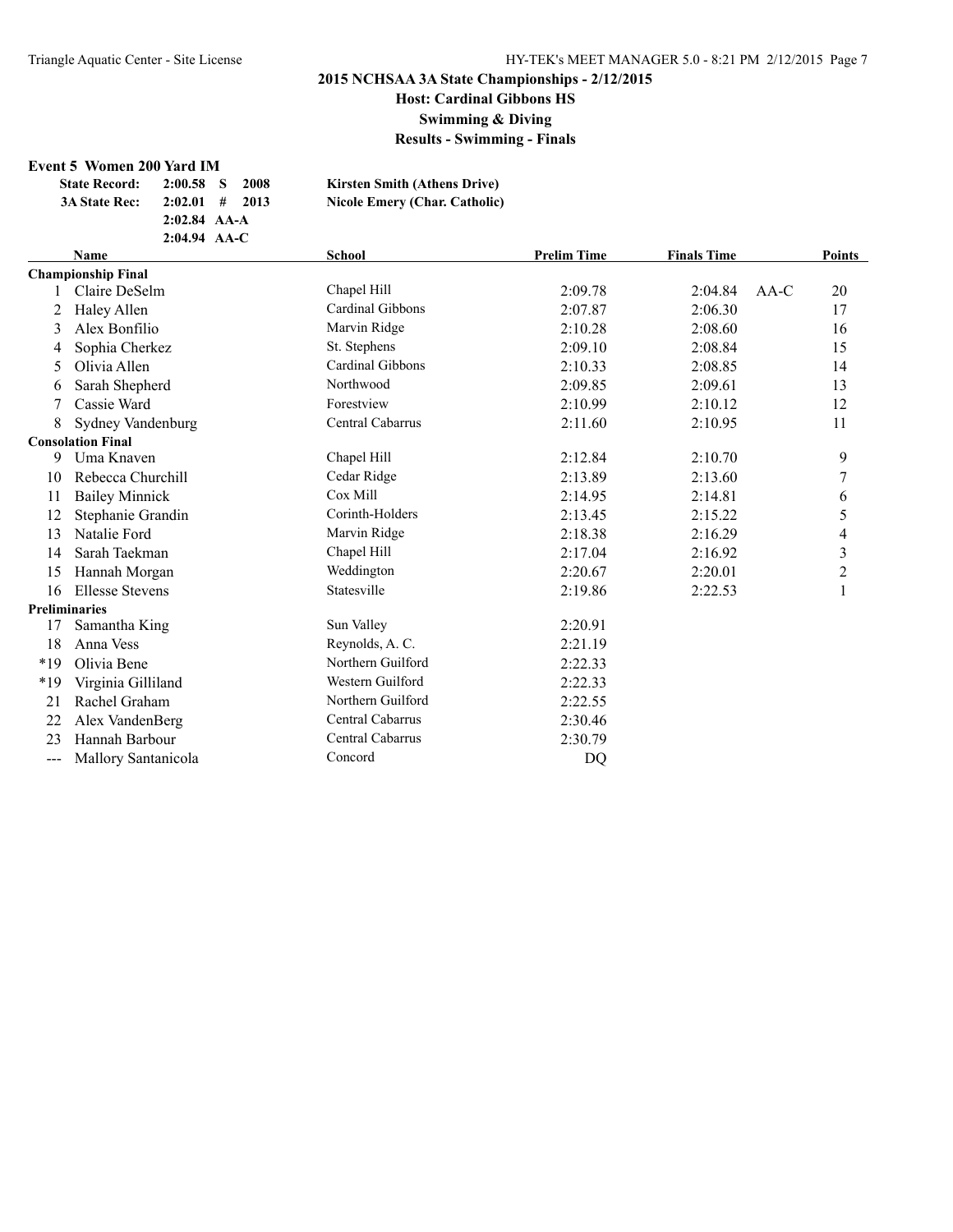**Host: Cardinal Gibbons HS**

**Swimming & Diving**

**Results - Swimming - Finals**

#### **Event 6 Men 200 Yard IM**

| <b>State Record:</b> |                | $1:48.26$ S 2009 | Matt Houser (Rose, J. H.)   |
|----------------------|----------------|------------------|-----------------------------|
| <b>3A State Rec:</b> |                | $1:51.63$ # 2013 | Dalton Shaw (Conley, D. H.) |
|                      | $1:50.73$ AA-A |                  |                             |
|                      | 1:52.91 $AA-C$ |                  |                             |

|    | <b>School</b><br><b>Name</b> |                      | <b>Prelim Time</b> | <b>Finals Time</b> | Points                   |
|----|------------------------------|----------------------|--------------------|--------------------|--------------------------|
|    | <b>Championship Final</b>    |                      |                    |                    |                          |
|    | Connor Blandford             | Corinth-Holders      | 1:56.32            | 1:53.95            | 20                       |
| 2  | Jacob Queen                  | St. Stephens         | 1:56.15            | 1:54.48            | 17                       |
| 3  | Jay Austin                   | Piedmont             | 2:00.47            | 1:56.42            | 16                       |
| 4  | Patrick Edge                 | <b>West Carteret</b> | 1:59.75            | 1:59.09            | 15                       |
| 5. | Jordan Ren                   | Chapel Hill          | 2:00.81            | 1:59.29            | 14                       |
| 6  | Luke Humphrey                | Northern Guilford    | 2:00.48            | 2:00.56            | 13                       |
| 7  | <b>Emery Harwell</b>         | Chapel Hill          | 2:00.91            | 2:00.57            | 12                       |
| 8  | JD Humphrey                  | Cardinal Gibbons     | 2:01.59            | 2:02.01            | 11                       |
|    | <b>Consolation Final</b>     |                      |                    |                    |                          |
| 9  | Christopher Raymond          | Cardinal Gibbons     | 2:02.21            | 2:03.11            | 9                        |
| 10 | Jason White                  | Central Cabarrus     | 2:04.40            | 2:03.97            | 7                        |
| 11 | Neal Quinn                   | Corinth-Holders      | 2:06.15            | 2:04.48            | 6                        |
| 12 | Johnathon Paque              | Marvin Ridge         | 2:06.29            | 2:05.56            | 5                        |
| 13 | Jacob Southern               | Hickory Ridge        | 2:07.56            | 2:06.15            | $\overline{\mathcal{A}}$ |
| 14 | Aleksander Fajtek            | Concord              | 2:10.65            | 2:06.32            | $\overline{\mathbf{3}}$  |
| 15 | Dalton Stier                 | Sun Valley           | 2:05.35            | 2:06.42            | $\overline{c}$           |
| 16 | Joe Reid                     | Hibriten             | 2:08.58            | 2:08.96            | $\mathbf{1}$             |
|    | <b>Preliminaries</b>         |                      |                    |                    |                          |
| 17 | Eli Brightbill               | Southern Lee         | 2:11.01            |                    |                          |
| 18 | <b>Spencer Oneale</b>        | Northwest Cabarrus   | 2:11.15            |                    |                          |
| 19 | Thomas Bretzmann             | Chapel Hill          | 2:11.68            |                    |                          |
| 20 | James Paque                  | Marvin Ridge         | 2:12.18            |                    |                          |
| 21 | Nick Lehtela                 | Marvin Ridge         | 2:12.68            |                    |                          |
| 22 | Dylan Rose                   | Northwest Cabarrus   | 2:12.86            |                    |                          |
| 23 | Agrim Sharma                 | Marvin Ridge         | 2:14.13            |                    |                          |
| 24 | Thomas Baric                 | Eastern Alamance     | 2:17.13            |                    |                          |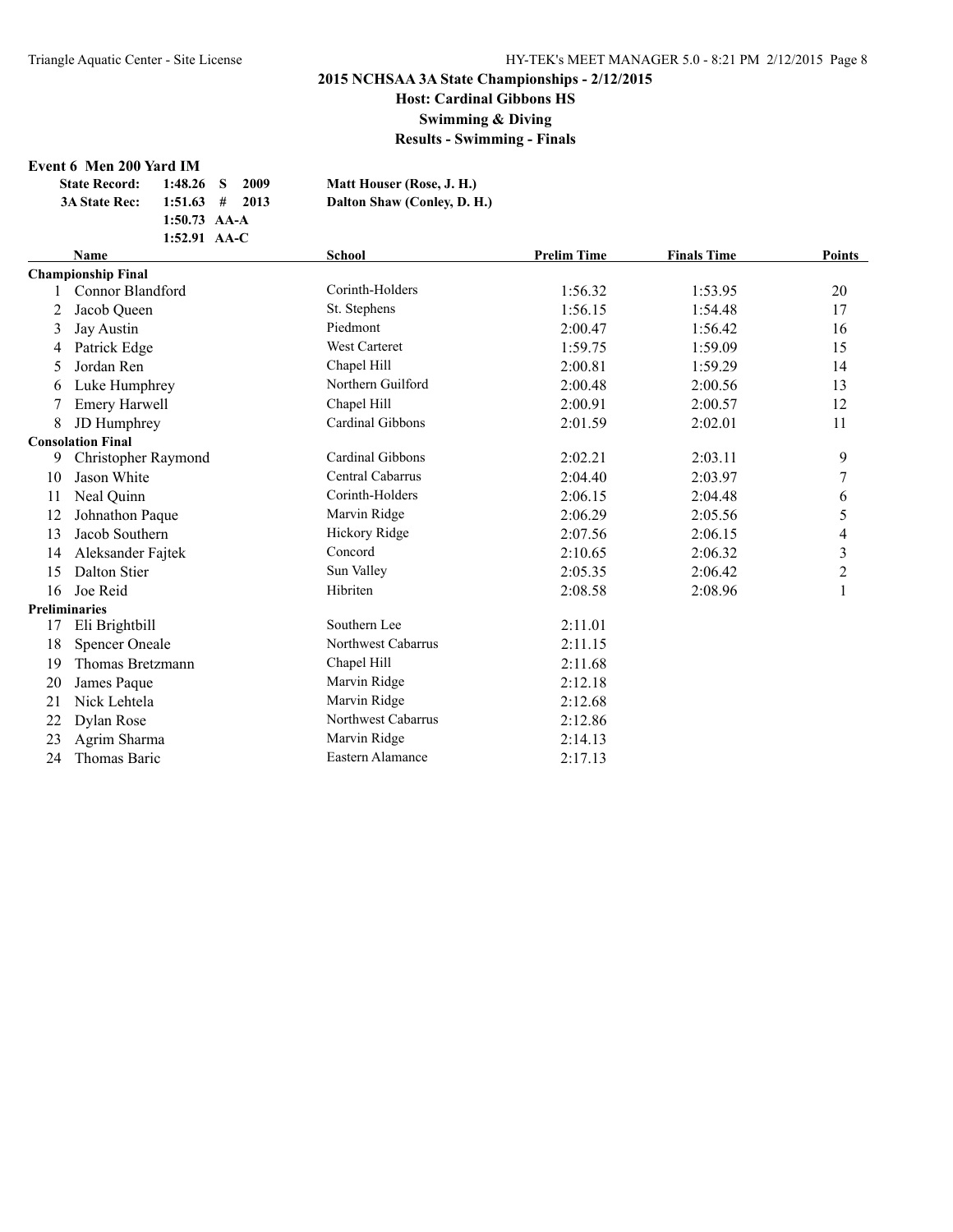**Host: Cardinal Gibbons HS**

**Swimming & Diving**

**Results - Swimming - Finals**

### **Event 7 Women 50 Yard Freestyle**

| <b>State Record:</b> | 22.88 S<br>2014            | Nora McCullagh (Char Catholic) |
|----------------------|----------------------------|--------------------------------|
| <b>3A State Rec:</b> | $22.92 \quad # \quad 2013$ | Nora McCullagh (Char Catholic) |
|                      | $23.35 \text{AA-A}$        |                                |
|                      | $23.75 \text{ AA-C}$       |                                |
|                      |                            |                                |

|                   | <b>Name</b>               | <b>School</b>     | <b>Prelim Time</b> | <b>Finals Time</b> | Points         |
|-------------------|---------------------------|-------------------|--------------------|--------------------|----------------|
|                   | <b>Championship Final</b> |                   |                    |                    |                |
|                   | McKenzie Weed             | North Lincoln     | 24.87              | 24.31              | 20             |
|                   | Jennifer Jackson          | Nash Central      | 24.50              | 24.33              | 17             |
| 3                 | Lexie White               | Marvin Ridge      | 24.74              | 24.44              | 16             |
| 4                 | Michaela Carter           | Corinth-Holders   | 24.55              | 24.60              | 15             |
| 5                 | Cathleen Rogers           | Cox Mill          | 24.83              | 24.71              | 14             |
| 6                 | Kaitlyn Moss              | Kings Mountain    | 25.02              | 24.90              | 13             |
|                   | Ashley Baum               | Marvin Ridge      | 25.14              | 25.16              | 12             |
| 8                 | Paige Jones               | Chapel Hill       | 25.32              | 25.48              | 11             |
|                   | <b>Consolation Final</b>  |                   |                    |                    |                |
| 9                 | Kaylea Tolchin            | Weddington        | 25.57              | 25.42              | 9              |
| 10                | Leslie Franks             | South Rowan       | 25.73              | 25.47              | 7              |
| 11                | Kate Marshall             | Marvin Ridge      | 25.72              | 25.61              | 6              |
| 12                | Shae Knox                 | Concord           | 25.85              | 25.62              | 5              |
| 13                | Mackenzie Folstad         | South Iredell     | 25.76              | 25.73              | 4              |
| 14                | Sarah Catherine Paschall  | South Point       | 26.02              | 25.76              | 3              |
| 15                | Caroline Daly             | Northern Guilford | 25.56              | 25.86              | $\overline{c}$ |
| 16                | Jillian Lavely            | Rocky Mount       | 26.06              | 25.90              | $\mathbf{1}$   |
|                   | <b>Preliminaries</b>      |                   |                    |                    |                |
| 17                | Anna Beohler              | Concord           | 26.14              |                    |                |
| 18                | Hannah Kloetzer           | Cedar Ridge       | 26.24              |                    |                |
| 19                | Laura Hegemann            | Orange            | 26.36              |                    |                |
| 20                | Virginia Sparks           | Concord           | 26.39              |                    |                |
| 21                | Maddy Wanbaugh            | Cardinal Gibbons  | 26.56              |                    |                |
| 22                | <b>Taylor Kluttz</b>      | South Rowan       | 26.65              |                    |                |
| 23                | Katherine Acierno         | Chapel Hill       | 26.72              |                    |                |
| $\qquad \qquad -$ | L'Deyah Daniel            | Williams          |                    |                    |                |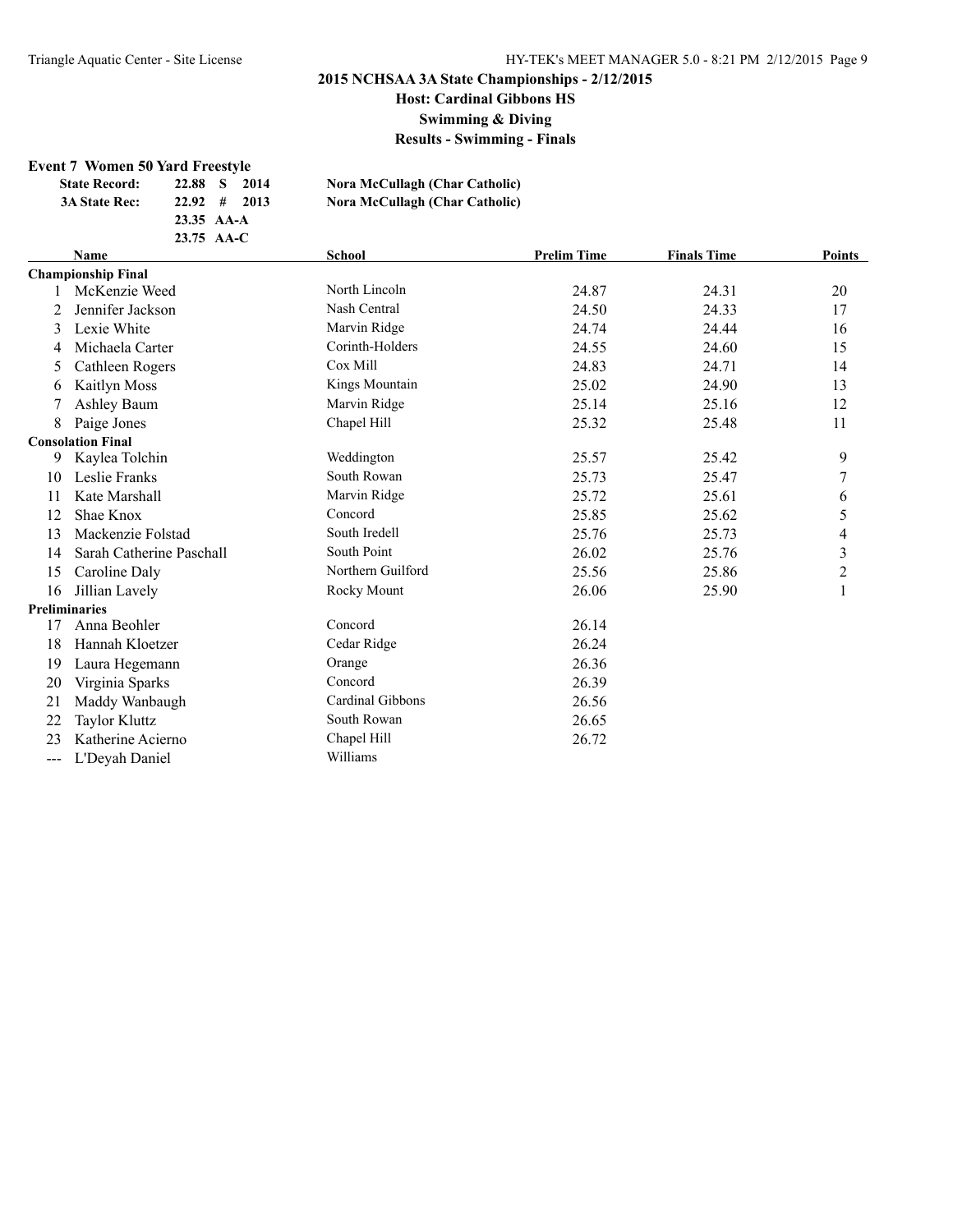**Swimming & Diving**

**Results - Swimming - Finals**

#### **Event 8 Men 50 Yard Freestyle**

| <b>State Record:</b> | 20.44 S        | -1990 | <b>Chris Compton (T.W. Andrews)</b> |
|----------------------|----------------|-------|-------------------------------------|
| <b>3A State Rec:</b> | $20.44$ # 1990 |       | <b>Chris Compton (T.W. Andrews)</b> |
|                      | 20.79 AA-A     |       |                                     |
|                      | $21.09$ AA-C   |       |                                     |
|                      |                |       |                                     |

|    | <b>Name</b>               | School             | <b>Prelim Time</b> | <b>Finals Time</b> | <b>Points</b>           |
|----|---------------------------|--------------------|--------------------|--------------------|-------------------------|
|    | <b>Championship Final</b> |                    |                    |                    |                         |
|    | Tucker Wall               | Concord            | 21.99              | 21.64              | 20                      |
| 2  | Jake Pudik                | Chapel Hill        | 22.02              | 21.83              | 17                      |
| 3  | Connor Sturgill           | Central Davidson   | 22.10              | 22.08              | 16                      |
| 4  | Christopher Eron          | Chapel Hill        | 22.54              | 22.40              | 15                      |
| 5. | Kaleb Jenkins             | Northwest Cabarrus | 22.41              | 22.43              | 14                      |
| *6 | Shane Miller              | North Lincoln      | 22.76              | 22.55              | 12.50                   |
| *6 | Louis Jensen              | Cox Mill           | 22.80              | 22.55              | 12.50                   |
| 8  | Jack MacDonald            | Tuscola            | 22.83              | 22.68              | 11                      |
|    | <b>Consolation Final</b>  |                    |                    |                    |                         |
| 9  | Adam Calero               | South Brunswick    | 22.84              | 22.72              | 9                       |
| 10 | Robbie Epler              | Concord            | 22.95              | 22.77              | 7                       |
| 11 | Zachary Compton           | Hunt               | 22.95              | 22.88              | 6                       |
| 12 | Noah Carroll              | Marvin Ridge       | 23.16              | 23.18              | 5                       |
| 13 | David Batson              | Chapel Hill        | 23.19              | 23.20              | 4                       |
| 14 | Peter Dwyer               | Marvin Ridge       | 22.98              | 23.21              | $\overline{\mathbf{3}}$ |
| 15 | <b>Bryce Sherrill</b>     | Corinth-Holders    | 23.18              | 23.34              | $\overline{c}$          |
| 16 | Jonathan Wachendorfer     | Northern Guilford  | 23.05              | 23.38              | $\mathbf{1}$            |
|    | <b>Preliminaries</b>      |                    |                    |                    |                         |
| 17 | <b>Wyatt Phillips</b>     | Rocky Mount        | 23.42              |                    |                         |
| 18 | Takoda Ren                | Chapel Hill        | 23.63              |                    |                         |
| 19 | Adam Bonfield             | Patton             | 23.92              |                    |                         |
| 20 | Jackson Higgins           | Weddington         | 23.99              |                    |                         |
| 21 | Preston Goforth           | Eastern Alamance   | 24.14              |                    |                         |
| 22 | Redmon Parker             | Piedmont           | 24.18              |                    |                         |
| 23 | <b>Connor Manske</b>      | <b>Union Pines</b> | 24.21              |                    |                         |
| 24 | Tyler Gramer              | Freedom            | 24.55              |                    |                         |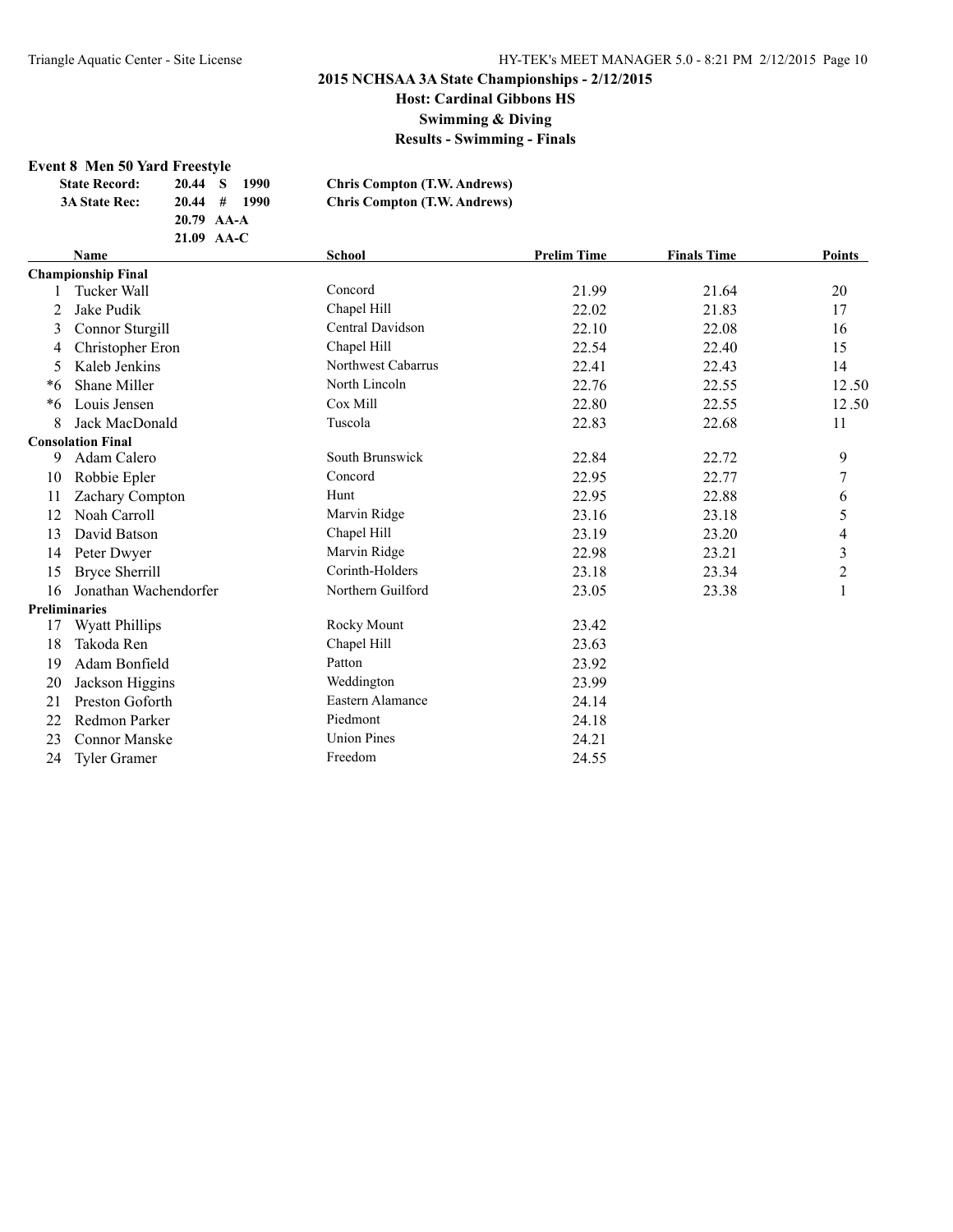# **Host: Cardinal Gibbons HS**

**Swimming & Diving**

**Results - Swimming - Finals**

### **Event 9 Women 1 mtr Diving**

|    | <b>State Record:</b><br>1996<br>491.35<br>S | <b>Carrie Knoeber (Enloe)</b>      |                     |               |
|----|---------------------------------------------|------------------------------------|---------------------|---------------|
|    | 471.78<br>1999<br><b>3A State Rec:</b><br># | <b>Erin Bailey (Fuguay-Varina)</b> |                     |               |
|    | <b>Name</b>                                 | <b>School</b>                      | <b>Finals Score</b> | <b>Points</b> |
|    | Nikki Canale                                | Marvin Ridge                       | 511.60 S            | 20            |
| 2  | Sara Maleski                                | Marvin Ridge                       | 477.50#             | 17            |
| 3  | Delanie Knight                              | <b>East Gaston</b>                 | 427.22              | 16            |
|    | 4 Rebecca Fagan                             | Asheville                          | 327.45              | 15            |
|    | Addie Whitehead                             | Marvin Ridge                       | 311.45              | 14            |
| 6  | Madyson Campbell                            | South Rowan                        | 307.35              | 13            |
|    | Clara Diekman                               | South Iredell                      | 290.55              | 12            |
| 8  | Rebecca Scothorn                            | Asheville                          | 285.20              | 11            |
| -9 | <b>Brittany Luckey</b>                      | South Rowan                        | 278.30              | 9             |
| 10 | Louise Farrell                              | Northern Guilford                  | 248.40              |               |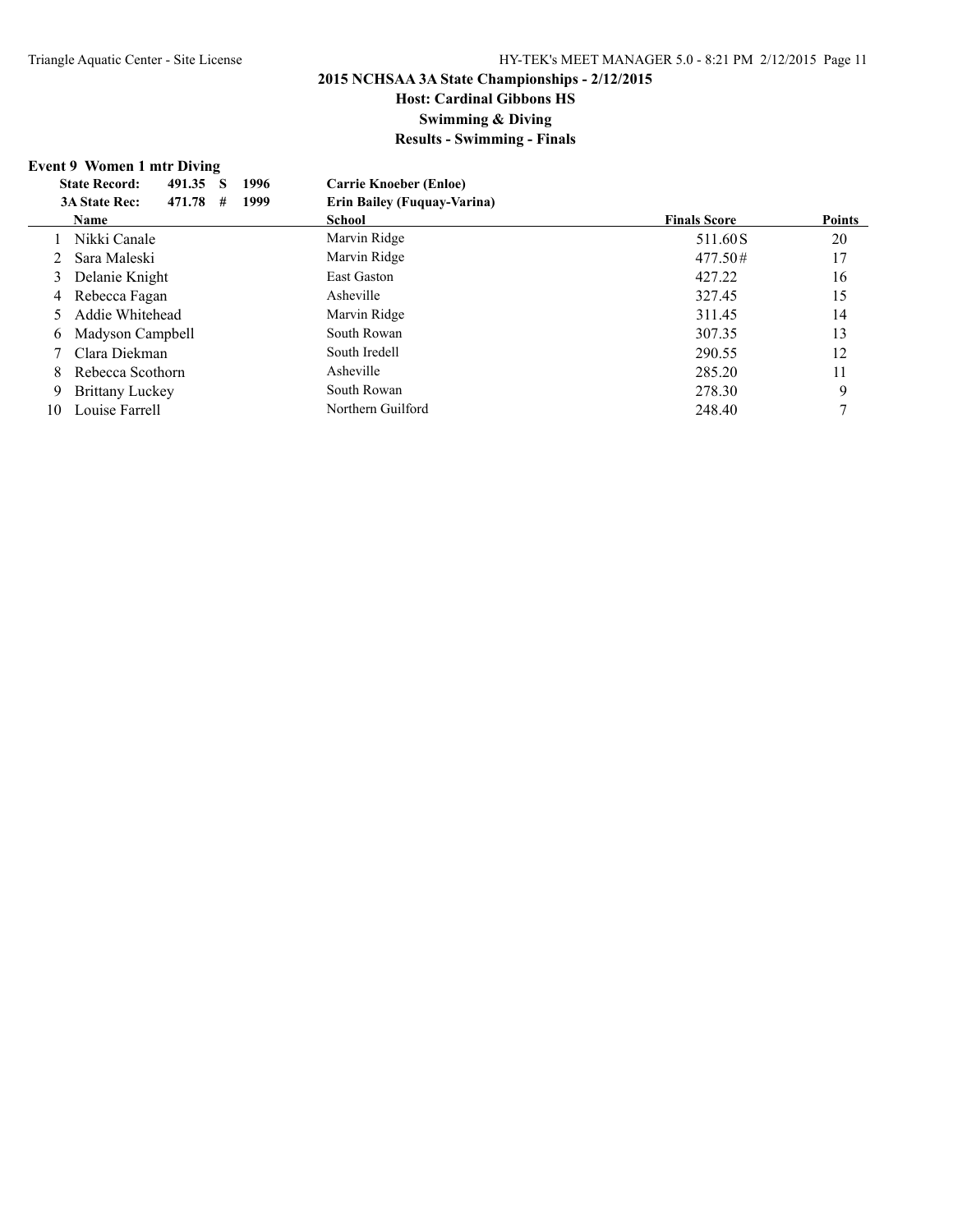# **Host: Cardinal Gibbons HS**

**Swimming & Diving**

**Results - Swimming - Finals**

### **Event 10 Men 1 mtr Diving**

|               | 2008<br><b>State Record:</b><br>637.30<br>S | <b>Nick McCroy(East Chapel Hill)</b> |                     |               |
|---------------|---------------------------------------------|--------------------------------------|---------------------|---------------|
|               | 2008<br><b>3A State Rec:</b><br>454.85<br># | <b>Ben Lane (T.C. Roberson)</b>      |                     |               |
|               | <b>Name</b>                                 | School                               | <b>Finals Score</b> | <b>Points</b> |
|               | Jesse Mazen                                 | Cuthbertson                          | 380.80              | 20            |
|               | Daniel Margolis                             | Chapel Hill                          | 298.90              | 17            |
| $\mathcal{E}$ | Saim Alam                                   | Asheville                            | 285.65              | 16            |
| 4             | Thomas Billman                              | Chapel Hill                          | 249.90              | 15            |
|               | Andrew Swoope                               | Marvin Ridge                         | 248.10              | 14            |
| 6             | John Clark Ouzts                            | Northern Guilford                    | 246.65              | 13            |
|               | Braydon Willett                             | Sun Valley                           | 239.65              | 12            |
| 8             | Mario Erotokritou                           | Marvin Ridge                         | 232.35              | 11            |
| 9             | Bennett Schuman                             | Cardinal Gibbons                     | 226.50              | 9             |
| 10            | Alex Younger                                | Marvin Ridge                         | 180.55              |               |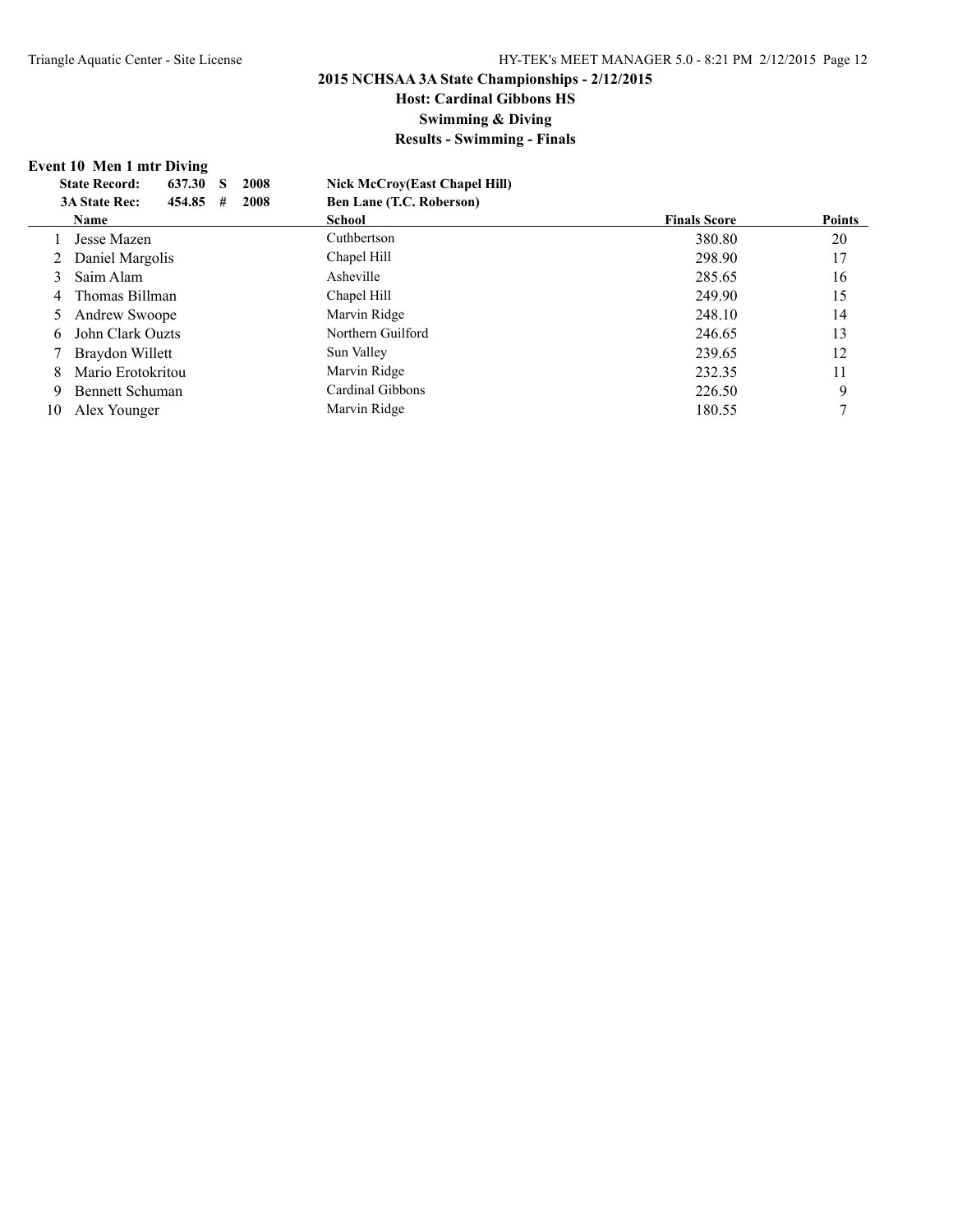**Host: Cardinal Gibbons HS**

**Swimming & Diving**

**Results - Swimming - Finals**

#### **Event 11 Women 100 Yard Butterfly**

| <b>State Record:</b> | 53.72 S    | 2014 | Alyssa Marsh (Pine Lake Prep)  |
|----------------------|------------|------|--------------------------------|
| <b>3A State Rec:</b> | $54.69$ #  | 2013 | Elsa Welshofer (Char. Catholic |
|                      | 55.02 AA-A |      |                                |

**56.12 AA-C**

|    | <b>Name</b><br><b>School</b> |                    | <b>Prelim Time</b> | <b>Finals Time</b> |        | <b>Points</b> |  |
|----|------------------------------|--------------------|--------------------|--------------------|--------|---------------|--|
|    | <b>Championship Final</b>    |                    |                    |                    |        |               |  |
|    | Claire DeSelm                | Chapel Hill        | 58.10              | 55.39              | $AA-C$ | 20            |  |
| 2  | Haley Allen                  | Cardinal Gibbons   | 58.36              | 57.51              |        | 17            |  |
| 3  | Abby House                   | Marvin Ridge       | 58.53              | 57.66              |        | 16            |  |
| 4  | Lauren Rush                  | Marvin Ridge       | 59.59              | 59.16              |        | 15            |  |
| 5  | Gabbie Black                 | Topsail            | 59.77              | 59.42              |        | 14            |  |
| 6  | Ashleigh Lechner             | Asheville          | 59.29              | 59.54              |        | 13            |  |
| 7  | Madison Holland              | Cox Mill           | 59.34              | 59.81              |        | 12            |  |
| 8  | Sydney Everhart              | Weddington         | 1:00.29            | 1:01.67            |        | 11            |  |
|    | <b>Consolation Final</b>     |                    |                    |                    |        |               |  |
| 9  | Olivia Allen                 | Cardinal Gibbons   | 1:00.50            | 59.58              |        | 9             |  |
| 10 | Rory O'Dell                  | Northwood          | 1:00.88            | 1:00.09            |        |               |  |
| 11 | <b>Annie Bowers</b>          | Asheville          | 1:00.51            | 1:00.57            |        | 6             |  |
| 12 | Anna Fiore                   | Asheville          | 1:02.07            | 1:01.04            |        | 5             |  |
| 13 | <b>Katie Rivers</b>          | Marvin Ridge       | 1:00.55            | 1:02.03            |        | 4             |  |
| 14 | McKenzie White               | South Brunswick    | 1:01.11            | 1:02.44            |        | 3             |  |
| 15 | Hunter Atkinson              | <b>Union Pines</b> | 1:03.84            | 1:03.24            |        | 2             |  |
| 16 | Samantha King                | Sun Valley         | 1:03.36            | 1:03.36            |        |               |  |
|    | <b>Preliminaries</b>         |                    |                    |                    |        |               |  |
| 17 | Libby Hetherington           | Sanford, Terry     | 1:03.90            |                    |        |               |  |
| 18 | Alison Burge                 | Western Alamance   | 1:04.58            |                    |        |               |  |
| 19 | Maddie Leupold               | Western Alamance   | 1:04.78            |                    |        |               |  |
| 20 | Lexi Rohrer                  | Concord            | 1:05.40            |                    |        |               |  |
| 21 | Hailey James                 | Topsail            | 1:05.42            |                    |        |               |  |
| 22 | Kaylee Davis                 | Cleveland          | 1:05.69            |                    |        |               |  |
| 23 | Kacey Long                   | Western Alamance   | 1:09.09            |                    |        |               |  |
| 24 | Elizabeth Brogden            | Western Guilford   | 1:10.23            |                    |        |               |  |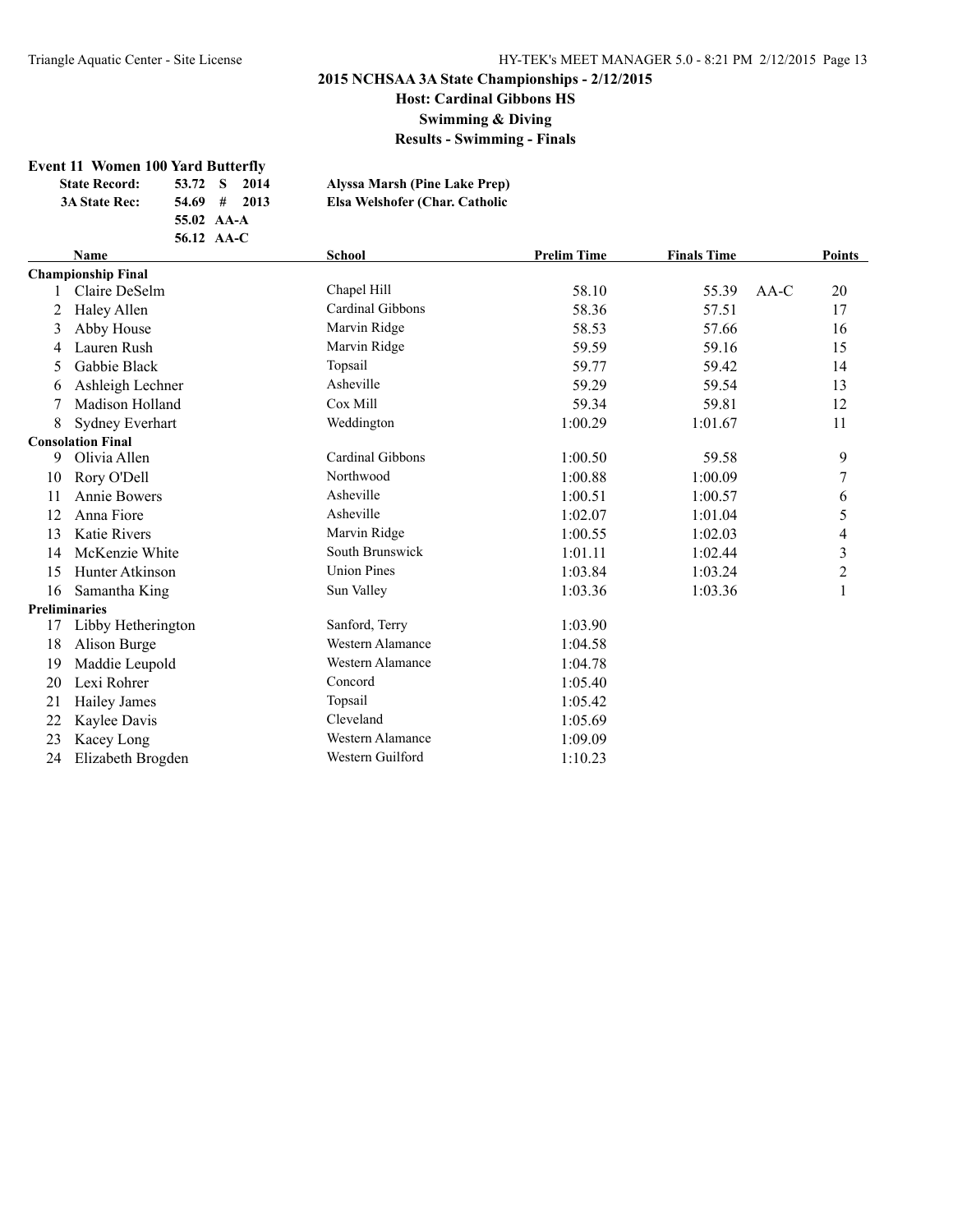**Swimming & Diving**

**Results - Swimming - Finals**

#### **Event 12 Men 100 Yard Butterfly**

| <b>State Record:</b> | 47.33 S | -2006                      | <b>Ricky Berens (S Mecklenburg)</b> |
|----------------------|---------|----------------------------|-------------------------------------|
| <b>3A State Rec:</b> |         | $48.49 \quad # \quad 2006$ | <b>Eugene Godsoe (SE Guilford)</b>  |
|                      |         | 49.51 AA-A                 |                                     |
|                      |         | 50.49 AA-C                 |                                     |
|                      |         |                            |                                     |

|    | <b>Name</b>               | <b>School</b>        | <b>Prelim Time</b> | <b>Finals Time</b> | <b>Points</b> |  |
|----|---------------------------|----------------------|--------------------|--------------------|---------------|--|
|    | <b>Championship Final</b> |                      |                    |                    |               |  |
|    | Jordan Reed               | Northern Guilford    | 51.95              | 51.34              | 20            |  |
| 2  | Patrick Edge              | <b>West Carteret</b> | 52.38              | 51.76              | 17            |  |
| 3  | Jeffrey Murray            | Marvin Ridge         | 52.93              | 52.18              | 16            |  |
| 4  | Shane Humphrey            | Cardinal Gibbons     | 53.72              | 52.30              | 15            |  |
| 5  | Louis Jensen              | Cox Mill             | 52.91              | 52.54              | 14            |  |
| 6  | Patrick O'Donnell         | Chapel Hill          | 53.66              | 52.78              | 13            |  |
|    | Connor Sturgill           | Central Davidson     | 53.24              | 53.11              | 12            |  |
| 8  | Michael Lewis             | South Point          | 53.73              | 54.07              | 11            |  |
|    | <b>Consolation Final</b>  |                      |                    |                    |               |  |
| 9  | JD Humphrey               | Cardinal Gibbons     | 54.09              | 53.81              | 9             |  |
| 10 | Peter Dwyer               | Marvin Ridge         | 54.33              | 53.94              | 7             |  |
| 11 | Zachary Compton           | Hunt                 | 55.22              | 54.36              | 6             |  |
| 12 | Adam Fisher               | Marvin Ridge         | 54.66              | 54.56              | 5             |  |
| 13 | Dalton Langston           | Cleveland            | 54.59              | 54.87              | 4             |  |
| 14 | David Batson              | Chapel Hill          | 56.66              | 55.54              | 3             |  |
| 15 | Alec Boulware             | Weddington           | 56.67              | 56.15              | 2             |  |
| 16 | Kaleb Jenkins             | Northwest Cabarrus   | 56.28              | 56.32              | 1             |  |
|    | <b>Preliminaries</b>      |                      |                    |                    |               |  |
| 17 | Joe Reid                  | Hibriten             | 56.83              |                    |               |  |
| 18 | Harrison Ungert           | Asheville            | 57.42              |                    |               |  |
| 19 | Christian Lower           | Corinth-Holders      | 57.57              |                    |               |  |
| 20 | Carson Rollins            | Piedmont             | 58.17              |                    |               |  |
| 21 | Eli Brightbill            | Southern Lee         | 58.43              |                    |               |  |
| 22 | Stephen Gerringer         | Western Guilford     | 58.88              |                    |               |  |
| 23 | Steven Herrera            | Southern Lee         | 59.83              |                    |               |  |
| 24 | Josh Allen                | Cox Mill             | 1:01.20            |                    |               |  |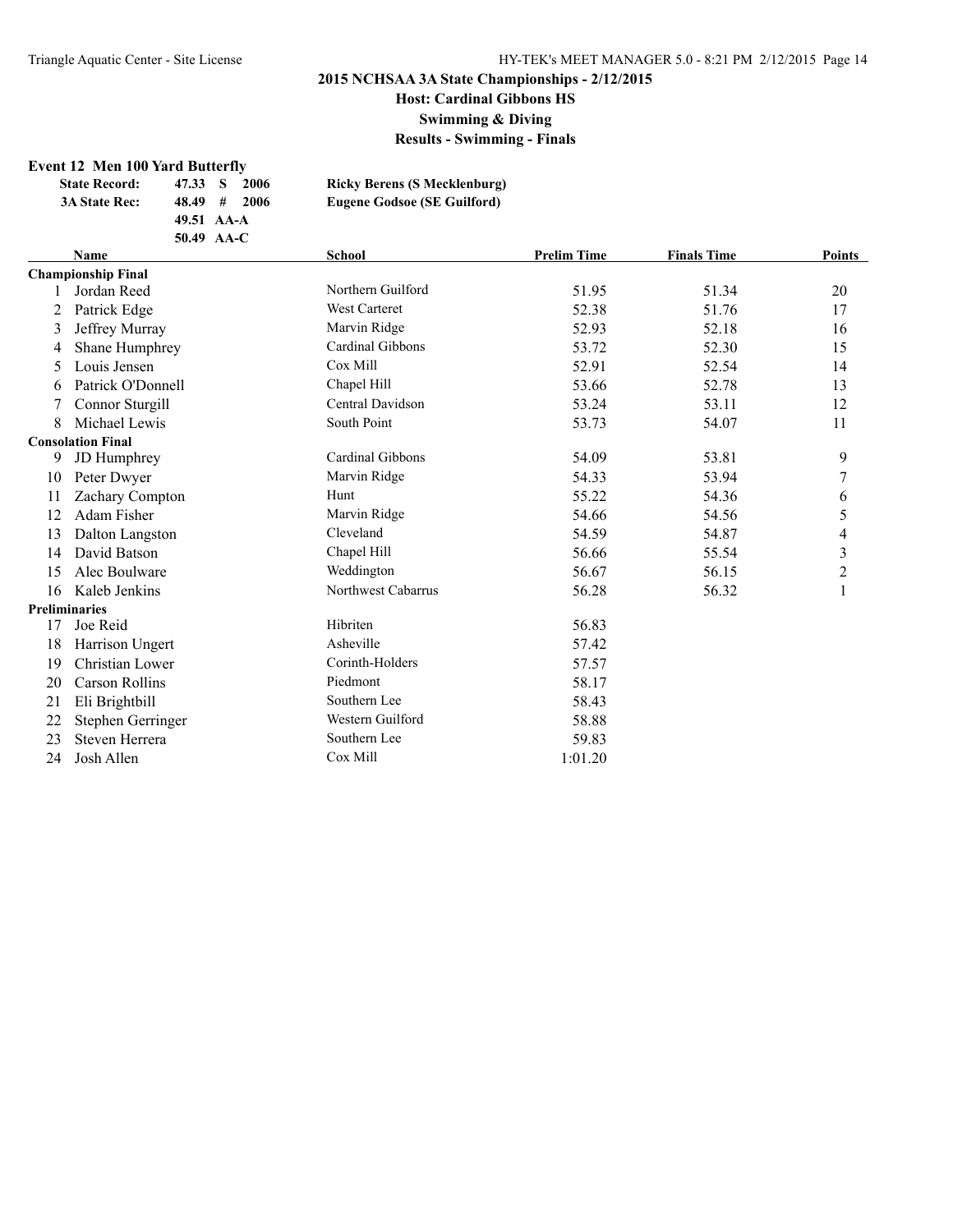**Swimming & Diving**

**Results - Swimming - Finals**

# **Event 13 Women 100 Yard Freestyle<br>State Record:** 49.68 S 2014

**Emily Allen (Hough, W.A.)** 

 $Lauren Rhodes (Char. Catholic)$ 

| state Record:        | $42.00 \times 2014$        |
|----------------------|----------------------------|
| <b>3A State Rec:</b> | $50.02 \quad # \quad 2013$ |
|                      | 50.68 AA-A                 |
|                      | 51.51 AA-C                 |

|    | <b>School</b><br><b>Name</b> |                    | <b>Prelim Time</b> | <b>Finals Time</b> | <b>Points</b>  |
|----|------------------------------|--------------------|--------------------|--------------------|----------------|
|    | <b>Championship Final</b>    |                    |                    |                    |                |
|    | Anna Durak                   | Hickory            | 53.13              | 51.74              | 20             |
| 2  | Lexie White                  | Marvin Ridge       | 53.29              | 52.59              | 17             |
| 3  | McKenzie Weed                | North Lincoln      | 53.07              | 52.85              | 16             |
| 4  | Emily Dykstra                | Cardinal Gibbons   | 53.72              | 53.40              | 15             |
| 5  | Sammy Stone                  | Cardinal Gibbons   | 53.60              | 53.46              | 14             |
| 6  | Maddison Baiotto             | Swansboro          | 55.08              | 54.44              | 13             |
|    | Cathleen Rogers              | Cox Mill           | 54.95              | 55.03              | 12             |
| 8  | Kaitlyn Moss                 | Kings Mountain     | 55.11              | 56.49              | 11             |
|    | <b>Consolation Final</b>     |                    |                    |                    |                |
| 9  | Elizabeth Conte              | Northwood          | 55.17              | 55.03              | 9              |
| 10 | Kaylea Tolchin               | Weddington         | 55.68              | 55.39              | 7              |
| 11 | Lauren Ferner                | Hickory            | 56.29              | 55.75              | 6              |
| 12 | Paige Jones                  | Chapel Hill        | 56.21              | 56.39              | 5              |
| 13 | Ashley Baum                  | Marvin Ridge       | 55.69              | 56.46              | 4              |
| 14 | Shae Knox                    | Concord            | 56.36              | 56.53              | $\mathfrak{Z}$ |
| 15 | Annie Bowers                 | Asheville          | 55.76              | 56.84              | $\overline{c}$ |
| 16 | Caroline Daly                | Northern Guilford  | 55.84              | 56.94              |                |
|    | <b>Preliminaries</b>         |                    |                    |                    |                |
| 17 | Sophie Pudik                 | Chapel Hill        | 56.49              |                    |                |
| 18 | Lindsey Van Tassel           | Cardinal Gibbons   | 57.90              |                    |                |
| 19 | Abby Gribble                 | Northwest Cabarrus | 58.42              |                    |                |
| 20 | Abby Sauls                   | Aycock, C. B.      | 58.98              |                    |                |
| 21 | Sophie Bryant                | Hickory Ridge      | 59.21              |                    |                |
| 22 | <b>Taylor Kluttz</b>         | South Rowan        | 59.39              |                    |                |
| 23 | Mallory Santanicola          | Concord            | 59.62              |                    |                |
| 24 | Maggie Roach                 | Cox Mill           | 1:00.94            |                    |                |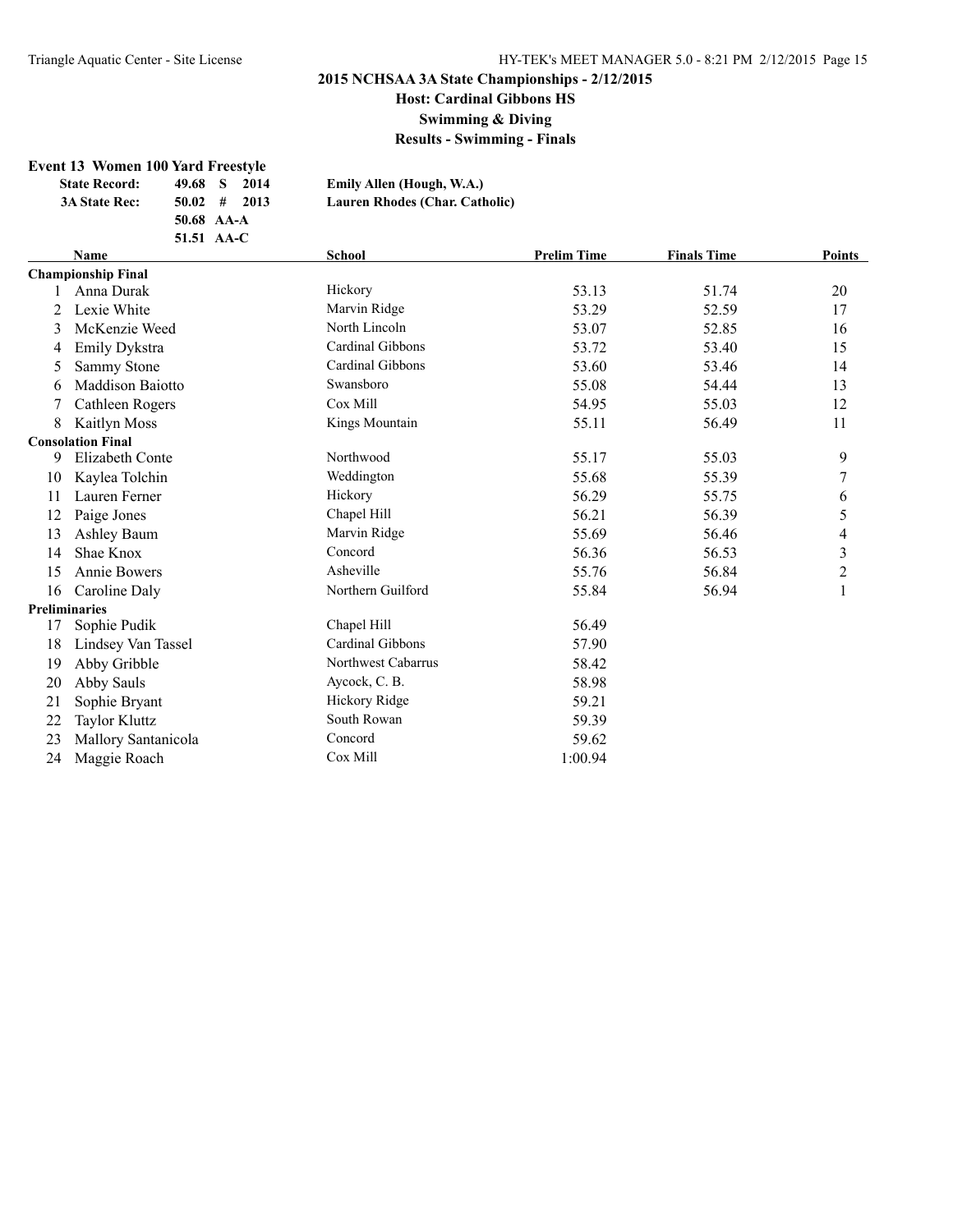**Swimming & Diving**

**Results - Swimming - Finals**

#### **Event 14 Men 100 Yard Freestyle**

| 2014 | <b>Colin Ellington</b> (Holly Springs)                    |
|------|-----------------------------------------------------------|
|      | <b>Chris Compton (T.W. Andrews)</b>                       |
|      |                                                           |
|      |                                                           |
|      | 44.86 S<br>$45.47 \pm 1990$<br>45.40 AA-A<br>$46.08$ AA-C |

|       | <b>Name</b>               | <b>School</b>      | <b>Prelim Time</b> | <b>Finals Time</b> | Points         |
|-------|---------------------------|--------------------|--------------------|--------------------|----------------|
|       | <b>Championship Final</b> |                    |                    |                    |                |
|       | Jake Pudik                | Chapel Hill        | 47.30              | 47.47              | 20             |
| 2     | Colson Zucker             | South Iredell      | 49.02              | 48.44              | 17             |
| 3     | Tucker Wall               | Concord            | 49.58              | 48.57              | 16             |
| 4     | <b>Dillion Gasparek</b>   | Weddington         | 48.62              | 48.74              | 15             |
| 5     | Sam Jones                 | Concord            | 48.91              | 48.91              | 14             |
| 6     | Christopher Eron          | Chapel Hill        | 49.22              | 49.32              | 13             |
|       | Jack MacDonald            | Tuscola            | 49.68              | 49.49              | 12             |
| 8     | Daniel Canale             | Marvin Ridge       | 49.78              | 49.68              | 11             |
|       | <b>Consolation Final</b>  |                    |                    |                    |                |
| 9     | Ang Li                    | Chapel Hill        | 50.65              | 49.60              | 9              |
| $*10$ | <b>Austin McInerny</b>    | Marvin Ridge       | 50.57              | 49.91              | 6.50           |
| $*10$ | Robbie Epler              | Concord            | 50.75              | 49.91              | 6.50           |
| 12    | Aaron Marshall            | Topsail            | 51.73              | 50.19              | 5              |
| 13    | Zech Chastain             | Aycock, C. B.      | 50.23              | 50.25              | 4              |
| 14    | Christian Fischer         | Cedar Ridge        | 50.35              | 50.43              | 3              |
| 15    | Tom Hubbard               | Cardinal Gibbons   | 50.39              | 50.57              | $\overline{c}$ |
| 16    | Takoda Ren                | Chapel Hill        | 50.92              | 51.31              | 1              |
|       | <b>Preliminaries</b>      |                    |                    |                    |                |
| 17    | Jonathan Wachendorfer     | Northern Guilford  | 52.10              |                    |                |
| 18    | Jacob Weston              | Northwest Cabarrus | 52.14              |                    |                |
| 19    | Nate Utesch               | Marvin Ridge       | 52.39              |                    |                |
| 20    | Preston Goforth           | Eastern Alamance   | 52.50              |                    |                |
| 21    | Jason Troutman            | East Rowan         | 52.69              |                    |                |
| 22    | Austin Gorman             | St. Stephens       | 53.02              |                    |                |
| 23    | Jonah Parks               | Central Davidson   | 53.81              |                    |                |
| 24    | Harrison Ungert           | Asheville          | 54.09              |                    |                |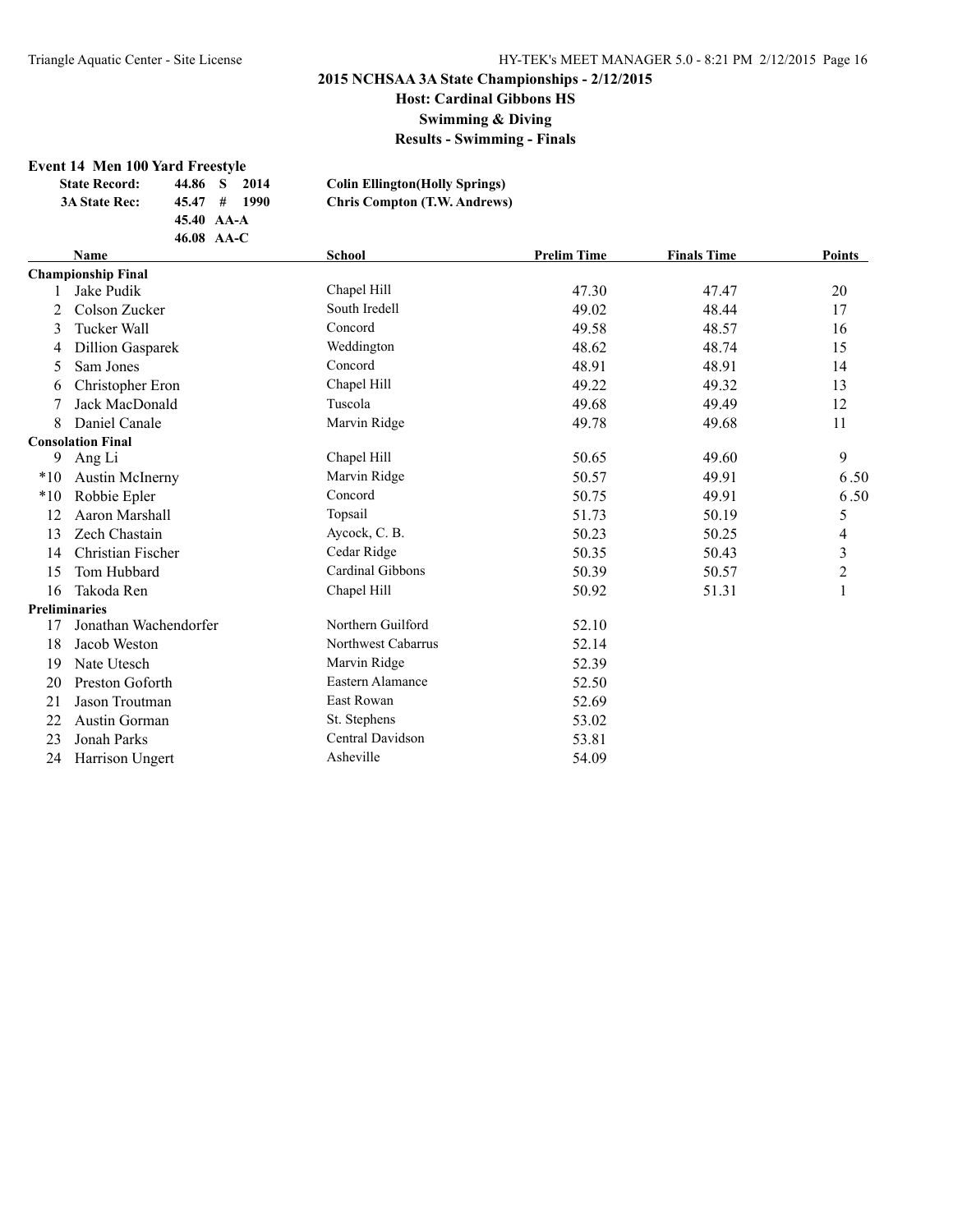**Host: Cardinal Gibbons HS**

**Swimming & Diving**

**Results - Swimming - Finals**

#### **Event 15 Women 500 Yard Freestyle**

| <b>State Record:</b> |                | 4:40.98 S 2014   | <b>Hannah Moore (Green Hope)</b>   |
|----------------------|----------------|------------------|------------------------------------|
| <b>3A State Rec:</b> |                | $4:54.42$ # 2014 | <b>Emmaline Peterson (Hickory)</b> |
|                      | 4:52.32 $AA-A$ |                  |                                    |
|                      | 4:57.64 $AA-C$ |                  |                                    |

| <b>Hannah Moore (Green Hope)</b>   |
|------------------------------------|
| <b>Emmaline Peterson (Hickory)</b> |

### **Name School Finals Time Points** 1 Emmaline Peterson Hickory Hickory 1:50.11# AA-A 20 2 Maria Turcanu St. Stephens 5:01.58 17 3 Sophia Cherkez St. Stephens 5:02.84 16 4 Jaylyn Forrest Chapel Hill 5:07.97 15 5 Adelaide Cairns Cardinal Gibbons 5:09.21 14 6 Sydney Vandenburg Central Cabarrus 5:10.67 13 7 Uma Knaven Chapel Hill 5:10.94 12 8 Hannah Kloetzer Cedar Ridge 6 11.82 11.82 11.82 11.82 11.82 11.82 11.82 11.82 11.82 11.82 11.82 11.82 11.82 11.82 11.82 11.82 11.82 11.82 11.82 11.82 11.82 11.82 11.82 11.82 11.82 11.82 11.82 11.82 11.82 11.82 11.82 11.8 9 Katie Rivers **Marvin Ridge** 5:17.29 9 10 Mary Agnes Rothenberger Marvin Ridge 5:18.10 7 11 Izzy Mack 6 Asheville 6:19.82 6 Asheville 12 Jacqi Rocque Cardinal Gibbons 5:21.68 5 13 Sierra Wombacher Cardinal Gibbons 5:24.81 4 14 Sarah Helfert St. Stephens 5:26.03 3 15 Natalie Thomas Chapel Hill 5:29.85 2 16 Jennifer Ciesielski Weddington 5:30.02 1 17 Sydney Kramer Central Cabarrus 5:31.60 18 Julia Volz **18 Similaris 18 Julia Volz** Hickory Ridge 5:32.22 Similar 19 Similar 19 Similar 19 Similar 19 Similar 19 Similar 19 Similar 19 Similar 19 Similar 19 Similar 19 Similar 19 Similar 19 Similar 19 Similar 19 Sim 19 Caroline Klemme Ledford 5:32.23 20 Bailey Minnick Cox Mill 5:32.59 21 Samantha Houghton Cox Mill 5:32.63 22 Anna Loynes West Carteret 5:36.40 23 Faith Meacham Williams 5:38.08 24 Rebecca Glebus Northern Guilford 5:44.55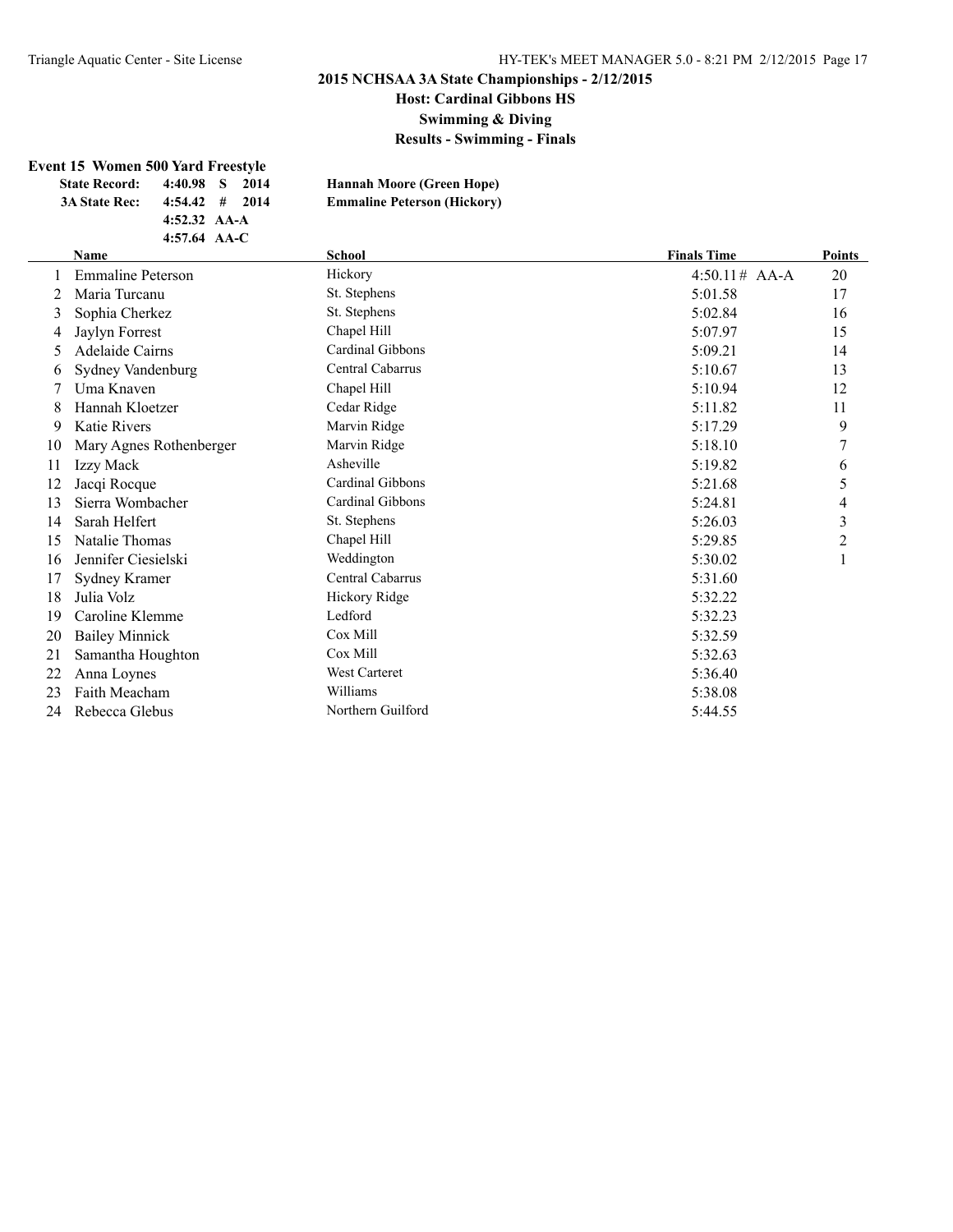**Host: Cardinal Gibbons HS**

**Swimming & Diving**

**Results - Swimming - Finals**

#### **Event 16 Men 500 Yard Freestyle**

| <b>State Record:</b> | 4:25.52 S        | -2006 | <b>Charlie Houchin (Enloe)</b>       |
|----------------------|------------------|-------|--------------------------------------|
| <b>3A State Rec:</b> | $4:29.73$ # 2006 |       | <b>Chip Peterson (West Carteret)</b> |
|                      | 4:30.05 $AA-A$   |       |                                      |

**4:35.06 AA-C**

|    | <b>Name</b>           | <b>School</b>      | <b>Finals Time</b> | <b>Points</b> |
|----|-----------------------|--------------------|--------------------|---------------|
|    | Noah Cairns           | Cardinal Gibbons   | 4:32.55<br>$AA-C$  | 20            |
| 2  | Lucas Rhodes          | Central Davidson   | 4:44.77            | 17            |
| 3  | Cothalee Watko        | Cardinal Gibbons   | 4:44.78            | 16            |
| 4  | Will Anderson         | North Gaston       | 4:50.13            | 15            |
| 5. | Jacob Werden          | Chapel Hill        | 4:50.49            | 14            |
| 6  | John Cairns           | Cardinal Gibbons   | 4:50.80            | 13            |
|    | Joshua Conger         | Northwood          | 4:50.95            | 12            |
| 8  | Curtis Wiltsey        | Weddington         | 4:52.18            | 11            |
| 9  | Jason White           | Central Cabarrus   | 4:54.08            | 9             |
| 10 | <b>Beau Brauer</b>    | Chapel Hill        | 4:57.37            | 7             |
| 11 | Thomas Bretzmann      | Chapel Hill        | 4:58.27            | 6             |
| 12 | Johnathon Paque       | Marvin Ridge       | 5:01.40            | 5             |
| 13 | Ryan Ferner           | Hickory            | 5:02.66            | 4             |
| 14 | Dalton Stier          | Sun Valley         | 5:06.02            | 3             |
| 15 | Christopher Fischetti | Cardinal Gibbons   | 5:07.11            | 2             |
| 16 | Jacques Bene          | Northern Guilford  | 5:07.55            | 1             |
| 17 | <b>Spencer Oneale</b> | Northwest Cabarrus | 5:11.20            |               |
| 18 | Agrim Sharma          | Marvin Ridge       | 5:14.70            |               |
| 19 | Duke Baim             | Marvin Ridge       | 5:25.20            |               |
| 20 | Thomas Baric          | Eastern Alamance   | 5:27.08            |               |
| 21 | <b>Brice Helms</b>    | Piedmont           | 5:27.87            |               |
| 22 | Evan Johnson          | Concord            | 5:33.12            |               |
| 23 | Steven Herrera        | Southern Lee       | 5:37.83            |               |
| 24 | <b>Ryan Snow</b>      | Ledford            | 5:39.08            |               |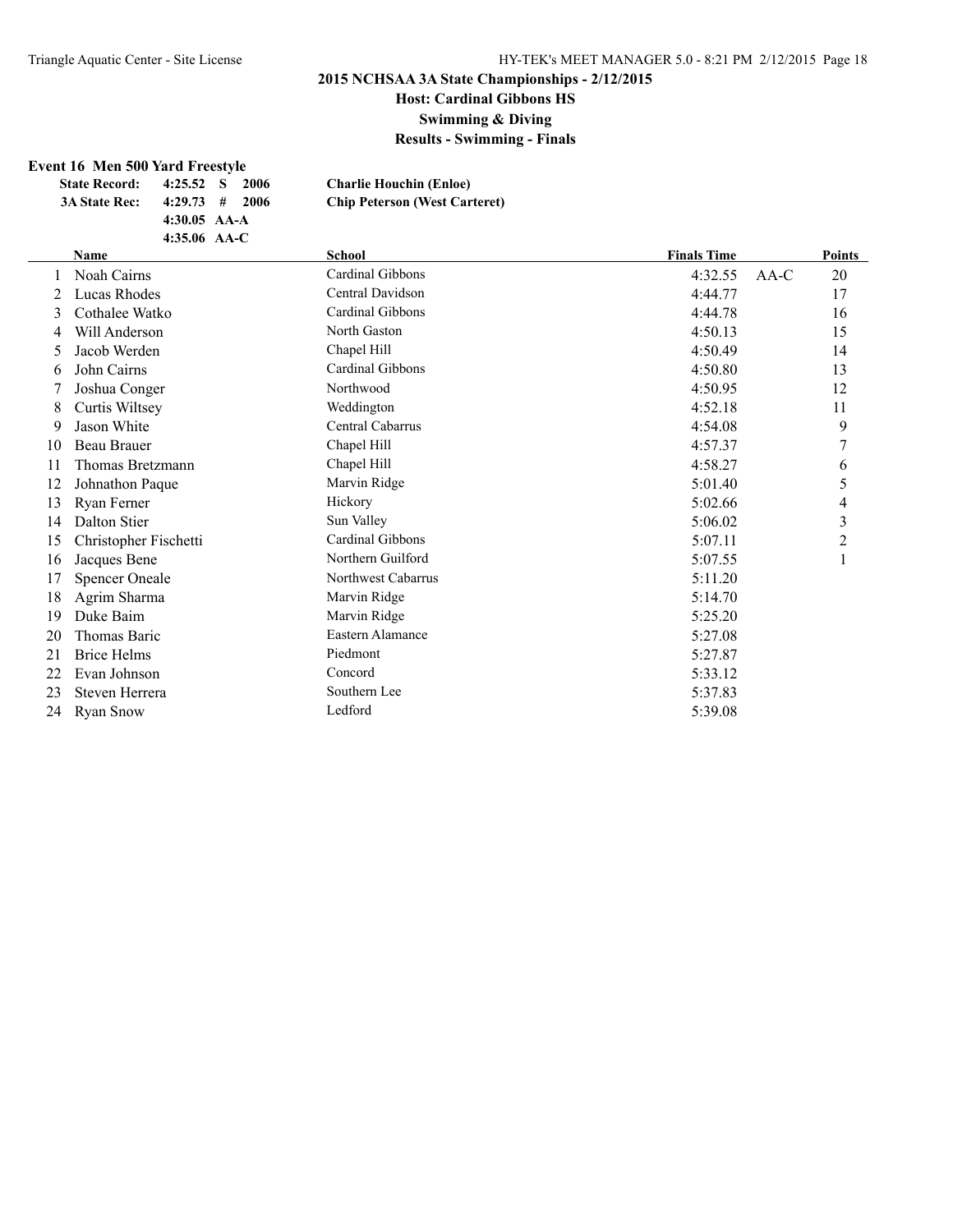**Host: Cardinal Gibbons HS**

**Swimming & Diving**

**Results - Swimming - Finals**

#### **Event 17 Women 200 Yard Freestyle Relay**

| <b>State Record:</b> 1:33.22 S |                | 2014 | <b>Charlotte Catholic</b> |
|--------------------------------|----------------|------|---------------------------|
| <b>3A State Rec:</b>           | 1:35.00#       | 2013 | <b>Charlotte Catholic</b> |
|                                | $1:36.23$ AA-A |      |                           |
|                                | $1:37.78$ AA-C |      |                           |

### **Team Relay Prelim Time Finals Time Points Championship Final** 1 Marvin Ridge 1:40.72 1:39.50 40 1) Ashley Baum 2) Samantha Bitter 3) Kate Marshall 4) Lexie White 2 Hickory 1:42.22 1:40.64 34 1) Anna Durak 2) Lauren Ferner 3) Emmaline Peterson 4) Maly Shores 3 Cox Mill 1:42.40 1:41.92 32 1) Madison Holland 2) Madison Greenhall 3) Bailey Minnick 4) Cathleen Rogers 4 Cardinal Gibbons 1:44.61 1:43.83 30 1) Maddy Wanbaugh 2) Lindsey Van Tassel 3) Olivia Allen 4) Adelaide Cairns 5 Kings Mountain 1:44.13 1:44.57 28 1) Kimberlee Farris 2) Bethany Wilson 3) Kassidy Hamrick 4) Kaitlyn Moss 6 Weddington 1:46.27 1:45.93 26 1) Sydney Everhart 2) Emily Castellano 3) Lydia Holley 4) Kaylea Tolchin 7 Chapel Hill 1:46.22 24 1) Jaylyn Forrest 2) Sophie Pudik 3) Katherine Acierno 4) Katie Marson 8 Topsail 1:47.58 1:46.41 22 1) Danielle Swiss 2) Lauren Marshall 3) Hailey James 4) Gabbie Black **Consolation Final** 9 Cedar Ridge 1:48.74 1:46.64 18 1) Hannah Kloetzer 2) Augusta McGhee 3) Camille Wilcox 4) Rebecca Churchill 10 South Iredell 1:48.27 1:46.88 14 1) Alli Bendert 2) Megan Busse 3) Ashley Powell 4) Mackenzie Folstad 11 South Rowan 1:48.96 1:47.16 12 1) Leslie Franks 2) Taylor Kluttz 3) Kylie Labbe 4) Casey Pruitt 12 South Brunswick 1:47.78 1:48.56 10 1) Bailey Rudd 2) Hannah Scharf 3) Payton Drummonds 4) McKenzie White 13 Sun Valley 8 8 1:48.33 1:48.79 8 1) Samantha King 2) Courtney Dean 3) Alex Wysocki 4) Camryn Dean 1.50.30 1:50.68 6 1:50.30 1:50.68 6 1:50.48 m 1) Anna Loynes 2) Caitlin Nelson 3) Ellie Rose 4) Veronica Munagorri 15 Hickory Ridge 1:50.12 1:50.70 4 1) Sophie Bryant 2) Jessica Minton 3) Kruti Patel 4) Julia Volz 16 South Point 1:49.98 1:50.76 2 1) Rachel Henninger 2) Jenna Rayfield 3) Olivia Devine 4) Sarah Catherine Paschall **Preliminaries** 17 Union Pines 1:50.64 1) Madison Schmitz 2) Lily Majuri 3) Sophie Majuri 4) Hunter Atkinson 18 Rocky Mount 1:51.07 1) Aimee Dalsimer 2) Rebecca Pridgen 3) Megan Moss 4) Jillian Lavely 19 Concord 1:51.38 1) Abigail Burchfield 2) Miranda Cranford 3) Katherine Epler 4) Virginia Sparks 20 Northern Guilford 1:51.42 1) Molly Osbourne 2) Araya Houghton 3) Valerie King 4) Rebecca Glebus 21 Swansboro 1:51.67 1) Elizabeth Brooks 2) Darby Sherwood 3) Caroline Provost 4) Maddison Baiotto 22 North Lincoln 1:52.14 1) Sarah Bartro 2) Maddie McDonald 3) Catherine Stegal 4) McKenzie Weed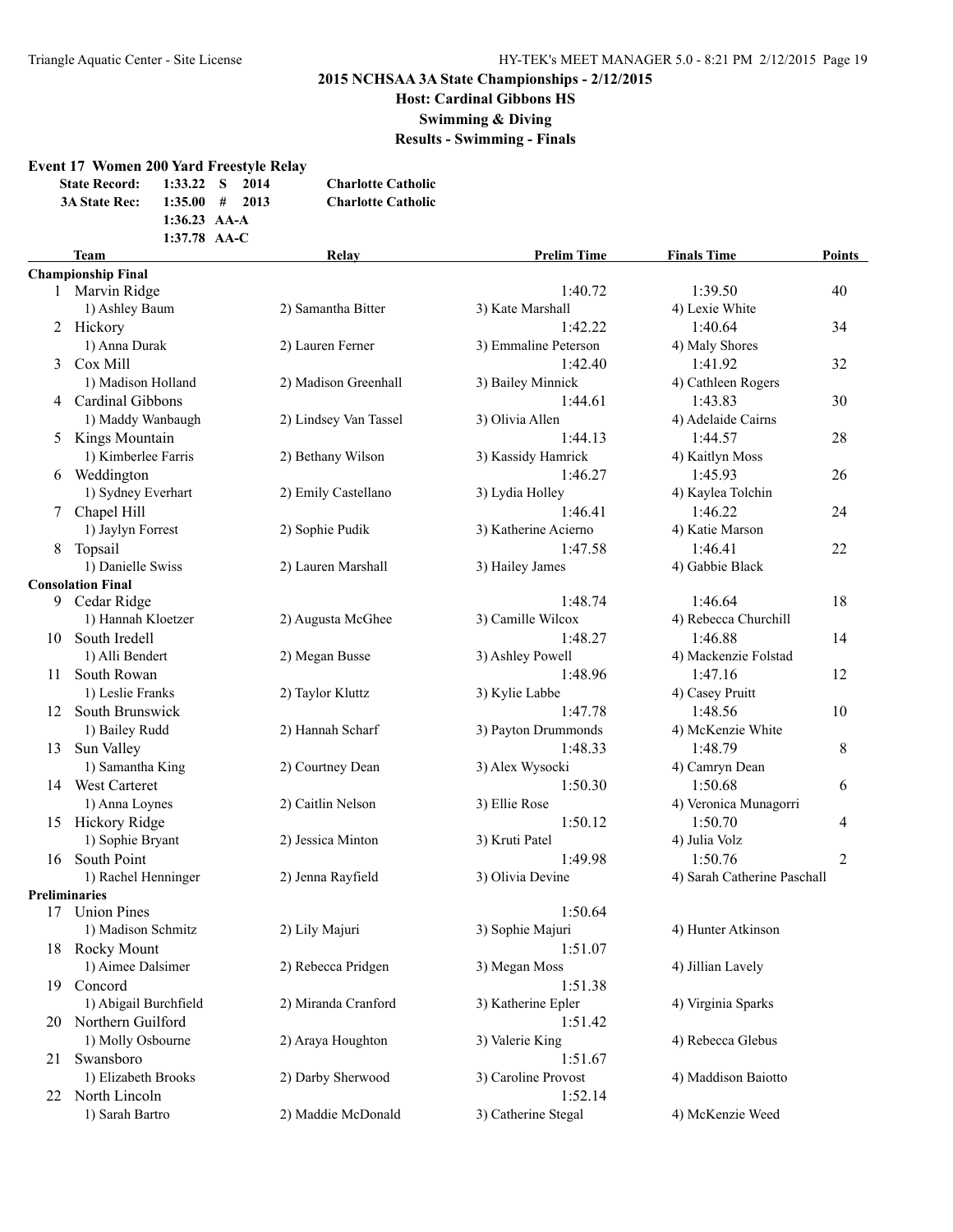**Host: Cardinal Gibbons HS**

**Swimming & Diving**

### **Results - Swimming - Finals**

# **Preliminaries ... (Event 17 Women 200 Yard Freestyle Relay)**

|    | <b>Team</b>           | Relay              | <b>Prelim Time</b> | <b>Finals Time</b>   | <b>Points</b> |
|----|-----------------------|--------------------|--------------------|----------------------|---------------|
| 23 | Western Guilford      |                    | 1:55.38            |                      |               |
|    | 1) Virginia Gilliland | 2) Anna Hoffman    | 3) Kayla Davis     | 4) Elizabeth Brogden |               |
| 24 | Williams              |                    | 2:00.21            |                      |               |
|    | l) Walker Gagnon      | 2) Hannah Gollnick | 3) Hannah Williams | 4) Faith Meacham     |               |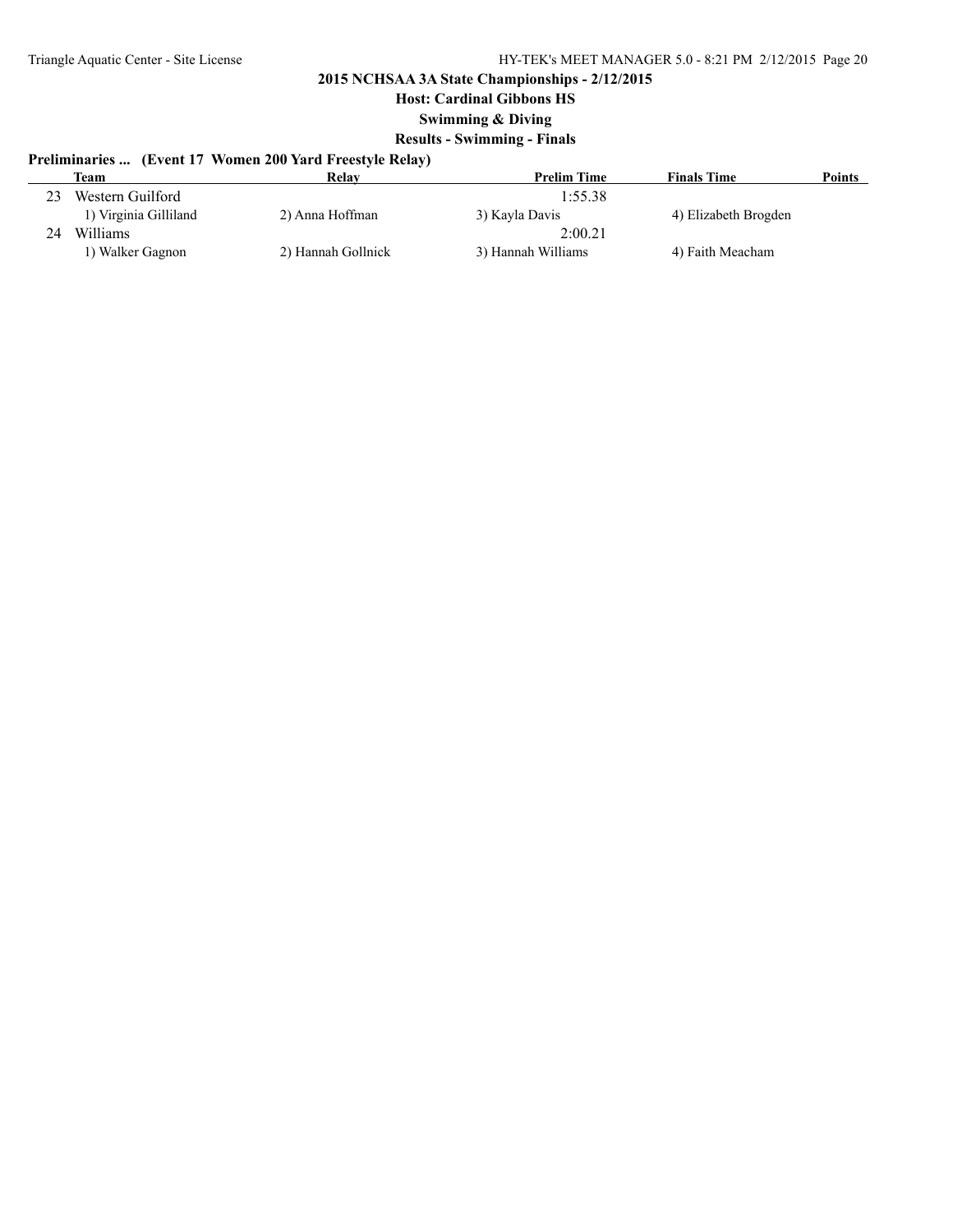**Host: Cardinal Gibbons HS**

**Swimming & Diving**

**Results - Swimming - Finals**

### **Event 18 Men 200 Yard Freestyle Relay State Record: 1:23.66 S 2014 J. H. Rose 3A State Rec: 1:27.51 # 2013 Cardinal Gibbons 1:25.18 AA-A 1:26.61 AA-C Team Relay Prelim Time Finals Time Points Championship Final** 1:30.05 1:28.36 40 1) Jake Pudik 2) Christopher Eron 3) David Batson 4) Emery Harwell 2 Concord 1:31.25 1:28.65 34 1) Wade Bestler 2) Robbie Epler 3) Sam Jones 4) Tucker Wall 3 Marvin Ridge 1:31.46 1:29.55 32 1) Peter Dwyer 2) Noah Carroll 3) Daniel Canale 4) Jeffrey Murray 4 Cardinal Gibbons 1:34.18 1:32.31 30 1) Shane Humphrey 2) JD Humphrey 3) Tom Hubbard 4) Christopher Raymond 5 Northwest Cabarrus 1:33.97 1:33.20 28 1) Luke Hamilton 2) Cory Shrum 3) Jacob Weston 4) Kaleb Jenkins 6 Central Davidson 1:33.98 1:33.39 26 1) Jonah Parks 2) Connor Sturgill 3) Kendall Bertaux 4) Lucas Rhodes 7 Corinth-Holders 24 24 25 26 26 27 28 29 29 20 21:34.71 2:34.05 24 1) Bryce Sherrill 2) Chris Carter 3) Jacob Stokes 4) Eric Svadeba --- South Brunswick 1:32.60 DQ 1) Adam Calero 2) Ryan Goodson 3) Chris Anselmo 4) Tyler Bowersox **Consolation Final** 9 Weddington 1:34.96 1:34.49 18 1) Alec Boulware 2) Jackson Higgins 3) Curtis Wiltsey 4) Dillion Gasparek 10 Union Pines 1:36.13 1:35.21 14 1) Connor Manske 2) Dakota Hicks 3) Jordan Hand 4) Shane McLeary 11 Topsail 1:36.88 1:35.53 12 1) Mason Sessions 2) Payton Rice 3) Grayson Venters 4) Aaron Marshall 12 Cox Mill 1:35.57 1:35.87 10 1) Malcolm Skinner 2) Alex Almaraz 3) Max Holt 4) Louis Jensen 13 Piedmont 1:37.21 1:36.47 8 1) Brice Helms 2) Redmon Parker 3) Lee Belk 4) Carson Rollins 14 North Lincoln 1:37.85 1:37.29 6 1) James Biondi 2) Kyle Engborg 3) Bobby Regan 4) Shane Miller 15 South Rowan 1:37.62 1:37.56 4 1) Reagan May 2) Stetson Johnston 3) Dustin Jenkins 4) Dakota Dennis 1:37.39 1:39.13 2 1:37.39 1:39.13 2 1) Hunter Dickinson 2) Lindley Williams 3) Matthew Windsor 4) Colson Zucker **Preliminaries** 17 Fike 1:38.28 1) Neil Blackwell 2) Tanner Harold 3) Dylan Thomas 4) Luke Page 18 East Rowan 1:38.68 1) Nathan Leazer 2) Chance Brown 3) Wyatt Zander 4) Jason Troutman 19 Ledford 1:39.53 1) Jordan Snow 2) Matthew Hartzell 3) Dwight Hilton 4) Trent Hayworth 20 Cleveland 1:39.55 1) Zach Mefford 2) Will Hall 3) Luke Lassiter 4) Dalton Langston 21 Havelock 1:39.95 1) Seth Schneider 2) Philip Buffa 3) Ryan Wickman 4) Travis Hunter 22 Cuthbertson 1:40.00 1) Bailey Lupo 2) Carter Gupton 3) Kyle Drain 4) Gage Mayer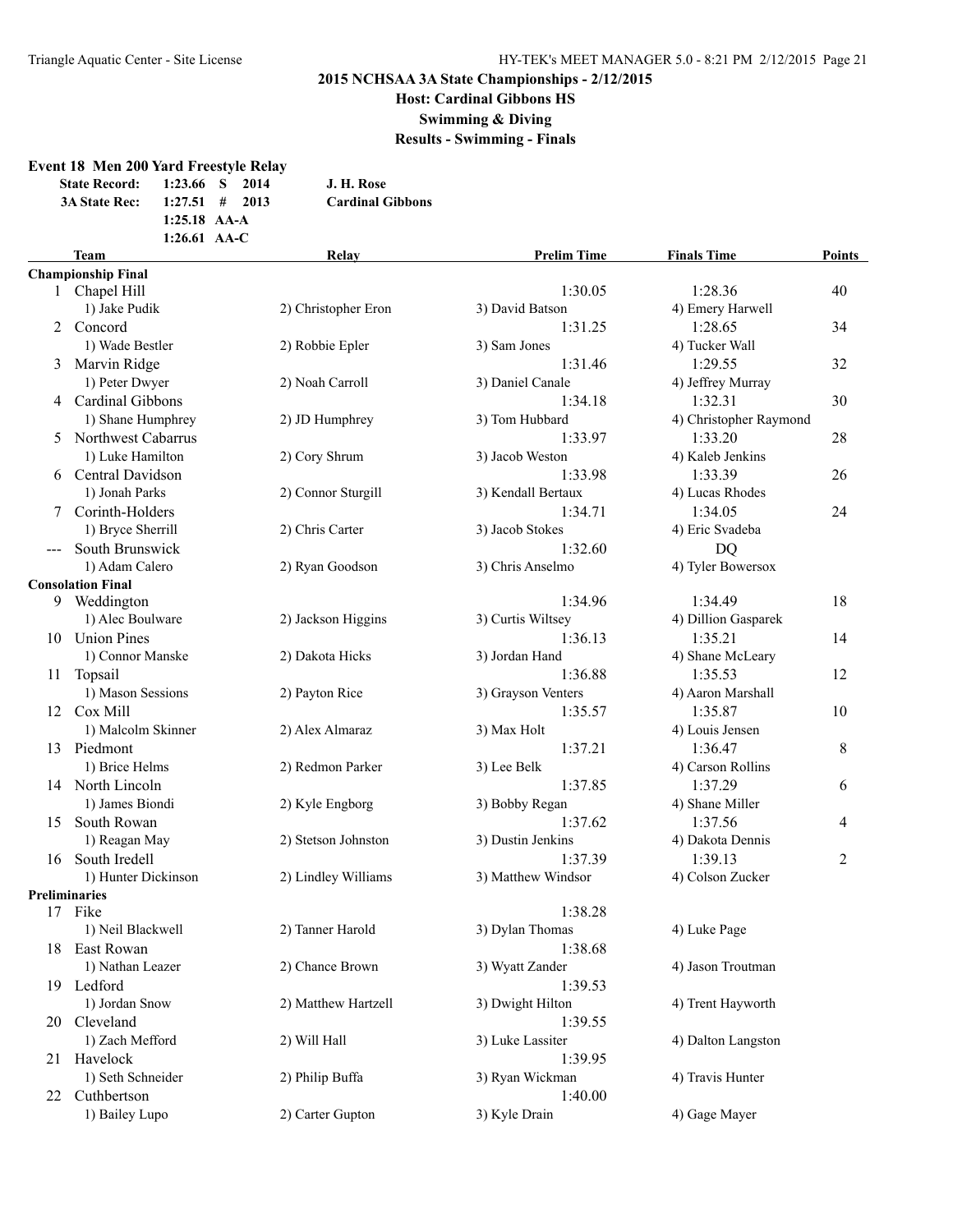**Host: Cardinal Gibbons HS**

### **Swimming & Diving**

### **Results - Swimming - Finals**

# **Preliminaries ... (Event 18 Men 200 Yard Freestyle Relay)**

|    | Team               | Relay          | <b>Prelim Time</b> | <b>Finals Time</b> | Points |
|----|--------------------|----------------|--------------------|--------------------|--------|
| 23 | Freedom            |                | 1:40.44            |                    |        |
|    | 1) Jake Church     | 2) Thomas Rapp | 3) Ryan Farris     | 4) Tyler Gramer    |        |
| 24 | Sun Valley         |                | 1:40.48            |                    |        |
|    | 1) Tate McAllister | 2) Tyler Potts | 3) Jacob Motsinger | 4) Dalton Stier    |        |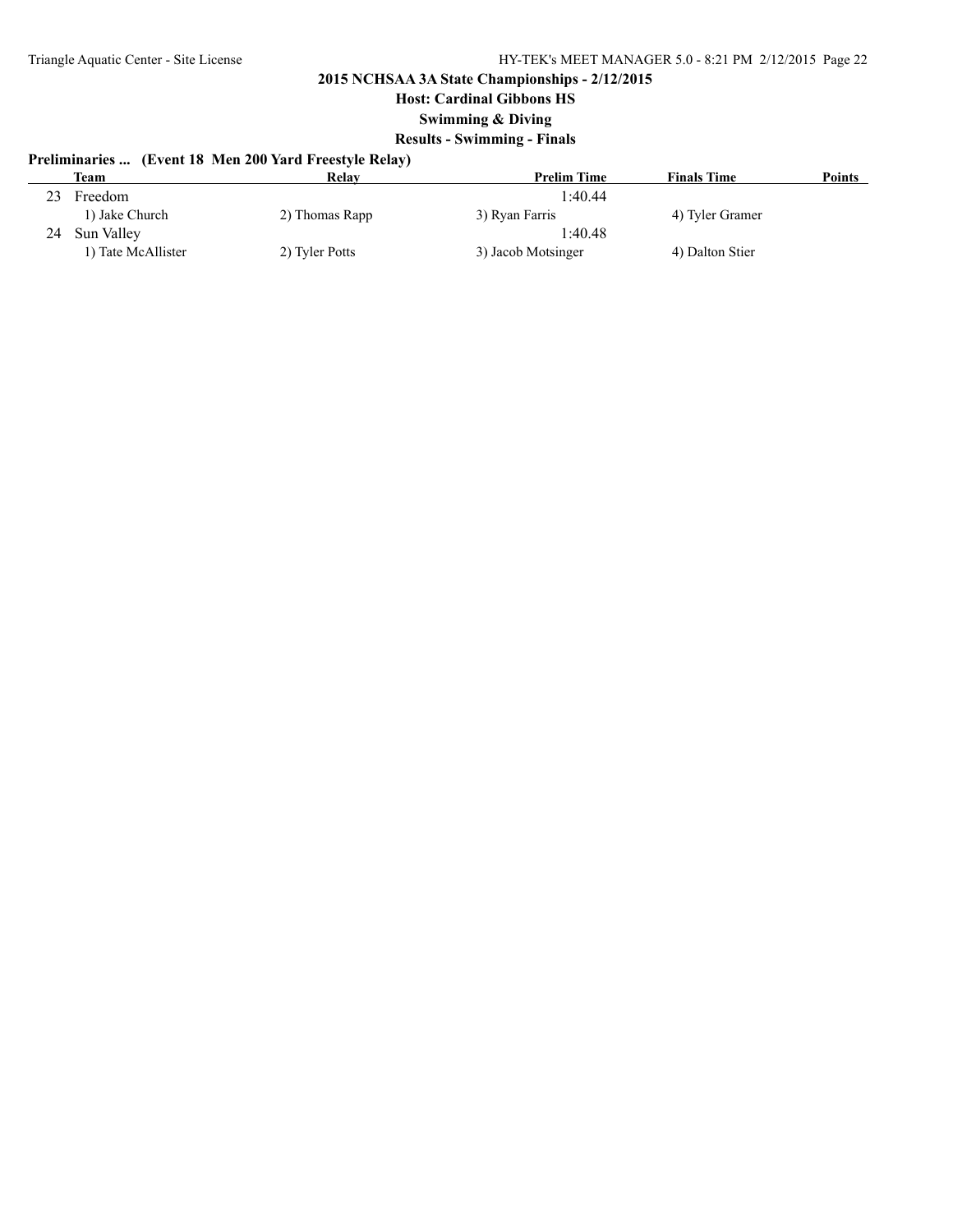**Host: Cardinal Gibbons HS**

**Swimming & Diving**

**Results - Swimming - Finals**

#### **Event 19 Women 100 Yard Backstroke**

|  | <b>State Record:</b> | 53.59 S<br>2014 | Nora McCullagh (Char Catholic) |
|--|----------------------|-----------------|--------------------------------|
|  | <b>3A State Rec:</b> | $55.09$ # 2013  | Nora McCullagh (Char Catholic) |
|  |                      | 55.39 AA-A      |                                |
|  |                      | 56.62 $AA-C$    |                                |

### **Name School Prelim Time Finals Time Points Championship Final** 1 Caroline Hauder Marvin Ridge 58.05 56.21 AA-C 20 2 Michaela Carter Corinth-Holders 57.79 57.82 17 3 Cassie Ward **Forestview** Forestview 58.79 58.47 16 4 Anna Durak Hickory 59.02 58.68 15 5 Sarah Shepherd Northwood 59.54 59.28 14 6 Abby House 1:00.83 59.74 13 7 Rory O'Dell Northwood 1:00.71 1:00.30 12 8 Madison Holland Cox Mill 1:00.37 1:01.24 11 **Consolation Final** 9 Anna Beohler Concord 1:03.54 1:02.17 9 10 Maddison Baiotto Swansboro 1:01.83 1:02.78 7 11 Sarah Corbi Weddington 1:03.51 1:02.86 6 12 Caroline Klemme Ledford Ledford 1:03.46 1:03.45 5 13 Sydney Kramer Central Cabarrus 1:03.69 1:03.70 4 14 Sierra Wombacher Cardinal Gibbons 1:03.13 1:03.75 3 15 Cayla Hashe **1:03.36** 1:04.08 2 16 Gabbie Black 1:04.00 1:04.21 1 1:04.21 1:04.21 1:04.21 1:04.21 1:04.21 1:04.21 1:04.21 1:04.21 1:04.21 1:04.21 1:04.21 1:04.21 1:04.21 1:04.21 1:04.21 1:04.21 1:04.21 1:04.21 1:04.21 1:04.21 1:04.21 1:04.21 1:04.21 1:04 **Preliminaries** 17 Bethany Wilson Kings Mountain 1:04.05 18 Lindsey Van Tassel Cardinal Gibbons 1:04.50 19 Rachel Graham Northern Guilford 1:04.83 20 Emily Whitehead Marvin Ridge 1:05.62 21 Abby Gribble Northwest Cabarrus 1:06.04 22 McKenzie White South Brunswick 1:06.10 23 Madison Schmitz Union Pines 1:07.58 24 April Kearns Central Davidson 1:07.95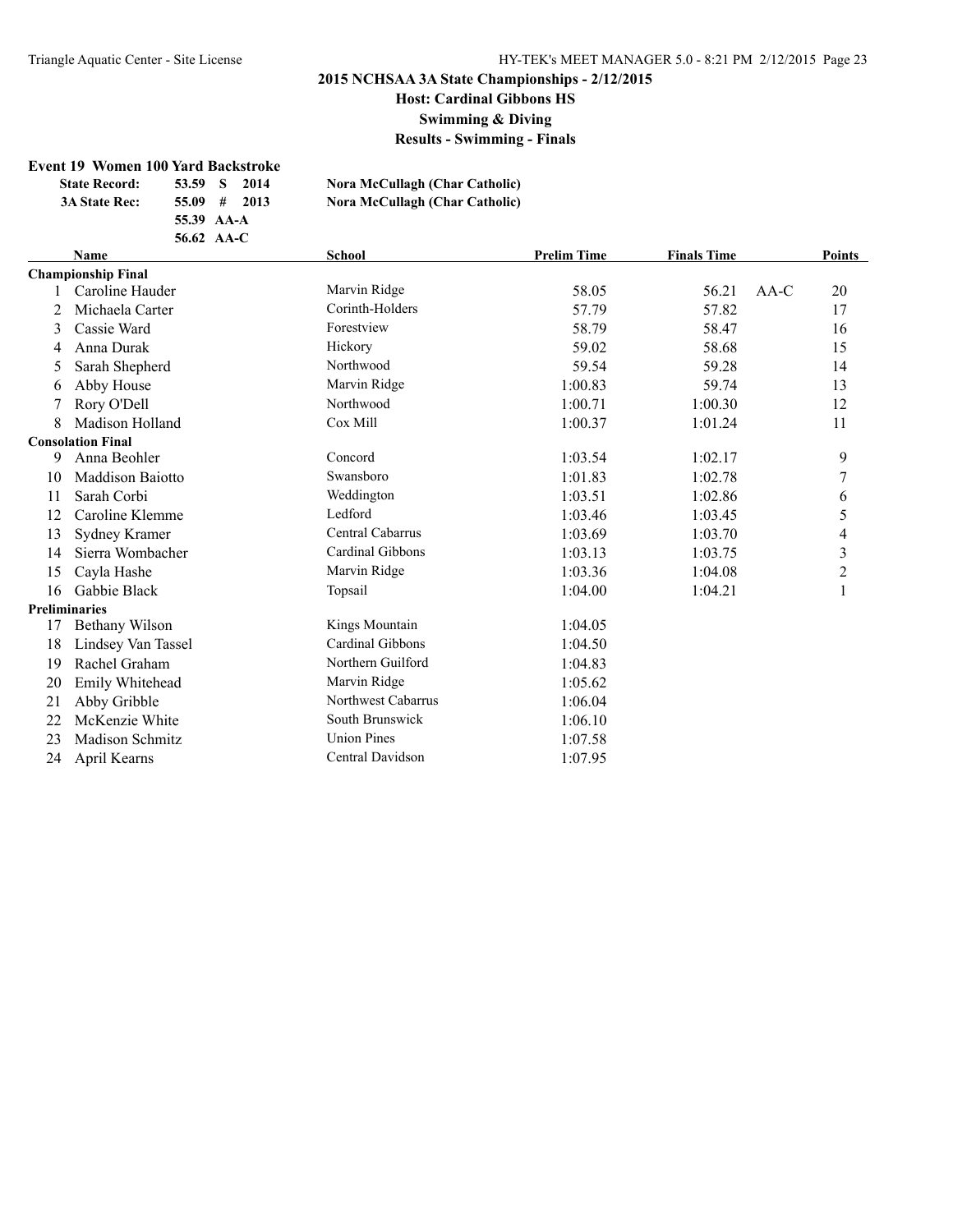**Host: Cardinal Gibbons HS**

**Swimming & Diving**

**Results - Swimming - Finals**

#### **Event 20 Men 100 Yard Backstroke**

| <b>State Record:</b>      | 48.78 S<br>-2006 | <b>Eugene Godsoe (SE Guilford)</b> |
|---------------------------|------------------|------------------------------------|
| <b>3A State Rec:</b>      | $48.78$ # 2006   | <b>Eugene Godsoe (SE Guilford)</b> |
|                           | 49.95 AA-A       |                                    |
|                           | 51.23 AA-C       |                                    |
| <b>Name</b>               |                  | School                             |
| <b>Chamnionshin Final</b> |                  |                                    |

|                     | <b>Name</b>               | <b>School</b>      | <b>Prelim Time</b> | <b>Finals Time</b> | <b>Points</b>            |
|---------------------|---------------------------|--------------------|--------------------|--------------------|--------------------------|
|                     | <b>Championship Final</b> |                    |                    |                    |                          |
|                     | Jake Johnson              | West Henderson     | 52.51              | 51.83              | 20                       |
|                     | Connor Blandford          | Corinth-Holders    | 52.62              | 52.03              | 17                       |
| 3                   | Jordan Reed               | Northern Guilford  | 53.83              | 52.72              | 16                       |
| *4                  | Jay Austin                | Piedmont           | 54.64              | 53.83              | 14.50                    |
| *4                  | Luke Humphrey             | Northern Guilford  | 53.38              | 53.83              | 14.50                    |
| 6                   | Christopher Raymond       | Cardinal Gibbons   | 54.17              | 53.87              | 13                       |
|                     | <b>Dillion Gasparek</b>   | Weddington         | 54.83              | 54.99              | 12                       |
| $\qquad \qquad - -$ | Zech Chastain             | Aycock, C. B.      | 54.09              | DQ                 |                          |
|                     | <b>Consolation Final</b>  |                    |                    |                    |                          |
| 9                   | Ang Li                    | Chapel Hill        | 56.12              | 55.08              | 9                        |
| 10                  | Julian Boehlert           | Cardinal Gibbons   | 56.36              | 56.04              | 7                        |
| 11                  | Jordan Ren                | Chapel Hill        | 55.81              | 56.11              | 6                        |
| 12                  | Jacob Southern            | Hickory Ridge      | 56.48              | 56.88              | 5                        |
| 13                  | Neil Blackwell            | Fike               | 57.00              | 56.95              | $\overline{\mathcal{A}}$ |
| 14                  | Neal Quinn                | Corinth-Holders    | 56.96              | 57.52              | 3                        |
| 15                  | Zach Fedak                | <b>Union Pines</b> | 57.94              | 57.76              | $\overline{2}$           |
| 16                  | Michael Lewis             | South Point        | 56.69              | 57.96              | $\mathbf{1}$             |
|                     | <b>Preliminaries</b>      |                    |                    |                    |                          |
| 17                  | <b>Austin McInerny</b>    | Marvin Ridge       | 57.95              |                    |                          |
| 18                  | Dylan Rose                | Northwest Cabarrus | 59.62              |                    |                          |
| 19                  | Dylan Briese              | Marvin Ridge       | 1:00.09            |                    |                          |
| 20                  | Daniel Foust              | Concord            | 1:00.15            |                    |                          |
| 21                  | James Biondi              | North Lincoln      | 1:00.44            |                    |                          |
| 22                  | Jason Troutman            | East Rowan         | 1:00.79            |                    |                          |
| $*23$               | <b>Stetson Johnston</b>   | South Rowan        | 1:01.52            |                    |                          |
| $*23$               | Alec Boulware             | Weddington         | 1:01.52            |                    |                          |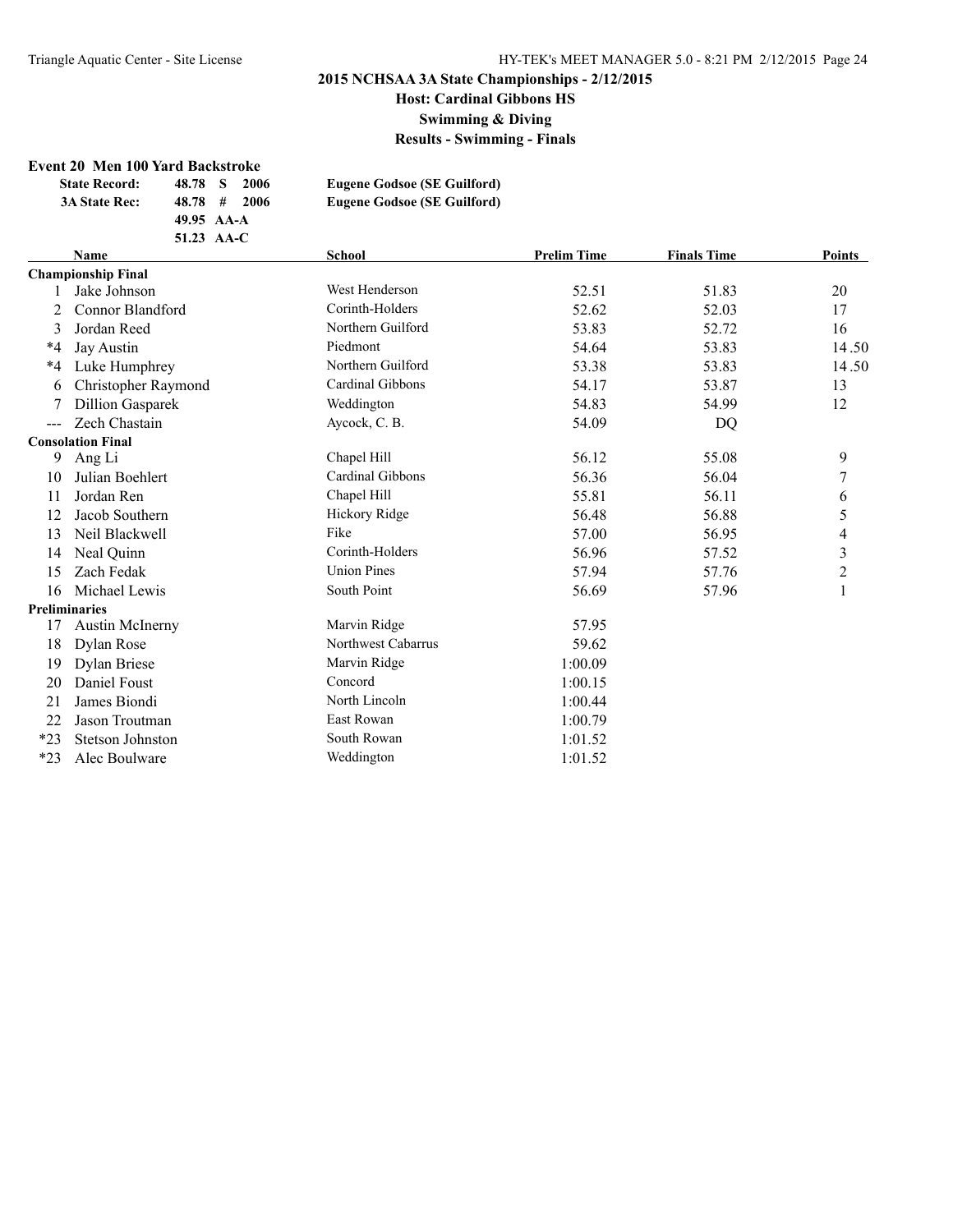**Host: Cardinal Gibbons HS**

**Swimming & Diving**

**Results - Swimming - Finals**

### **Event 21 Women 100 Yard Breaststroke**

**1:03.46 AA-A**

| <b>State Record:</b> | $1:02.17$ S | -2010 | <b>Torrey Bussey (Cary)</b>            |
|----------------------|-------------|-------|----------------------------------------|
| <b>3A State Rec:</b> | $1:03.82$ # | -2010 | <b>Christen McDonough (C Catholic)</b> |

|       | 1:04.89 AA-C              |                      |                    |                    |                         |
|-------|---------------------------|----------------------|--------------------|--------------------|-------------------------|
|       | <b>Name</b>               | School               | <b>Prelim Time</b> | <b>Finals Time</b> | <b>Points</b>           |
|       | <b>Championship Final</b> |                      |                    |                    |                         |
|       | Caroline Hauder           | Marvin Ridge         | 1:04.68            | $1:03.79#$ AA-C    | 20                      |
| 2     | Rebecca Churchill         | Cedar Ridge          | 1:06.53            | 1:06.16            | 17                      |
| 3     | Cassie Adams              | Forestview           | 1:07.50            | 1:07.00            | 16                      |
| 4     | Alex Bonfilio             | Marvin Ridge         | 1:08.06            | 1:07.54            | 15                      |
| 5     | Sarah Taekman             | Chapel Hill          | 1:07.97            | 1:07.91            | 14                      |
| 6     | Morgan Franklin           | Reynolds, A. C.      | 1:08.21            | 1:08.19            | 13                      |
|       | Stephanie Grandin         | Corinth-Holders      | 1:06.94            | 1:08.39            | 12                      |
| 8     | Mary Agnes Rothenberger   | Marvin Ridge         | 1:08.30            | 1:09.94            | 11                      |
|       | <b>Consolation Final</b>  |                      |                    |                    |                         |
| 9     | Olivia Bene               | Northern Guilford    | 1:08.74            | 1:07.92            | 9                       |
| 10    | Virginia Gilliland        | Western Guilford     | 1:09.71            | 1:08.55            | 7                       |
| 11    | Sammy Stone               | Cardinal Gibbons     | 1:08.73            | 1:09.92            | 6                       |
| 12    | <b>Ellesse Stevens</b>    | Statesville          | 1:09.13            | 1:10.08            | 5                       |
| 13    | Leslie Franks             | South Rowan          | 1:10.40            | 1:10.16            | 4                       |
| 14    | Emma Prager               | Northwest Cabarrus   | 1:09.59            | 1:10.47            | $\overline{\mathbf{3}}$ |
| 15    | Anna Vess                 | Reynolds, A. C.      | 1:10.67            | 1:10.78            | $\overline{c}$          |
| 16    | Veronica Munagorri        | <b>West Carteret</b> | 1:09.62            | 1:11.75            |                         |
|       | <b>Preliminaries</b>      |                      |                    |                    |                         |
| 17    | Hannah Morgan             | Weddington           | 1:10.71            |                    |                         |
| 18    | Libby Hetherington        | Sanford, Terry       | 1:13.56            |                    |                         |
| 19    | Niki Billman              | Chapel Hill          | 1:15.42            |                    |                         |
| 20    | Kaylee Davis              | Cleveland            | 1:15.52            |                    |                         |
| 21    | Tara Hetherington         | Sanford, Terry       | 1:17.13            |                    |                         |
| 22    | <b>GG McClamrock</b>      | Cox Mill             | 1:19.16            |                    |                         |
| $---$ | Jennifer Jackson          | Nash Central         | DQ                 |                    |                         |
| ---   | Maggie Roach              | Cox Mill             |                    |                    |                         |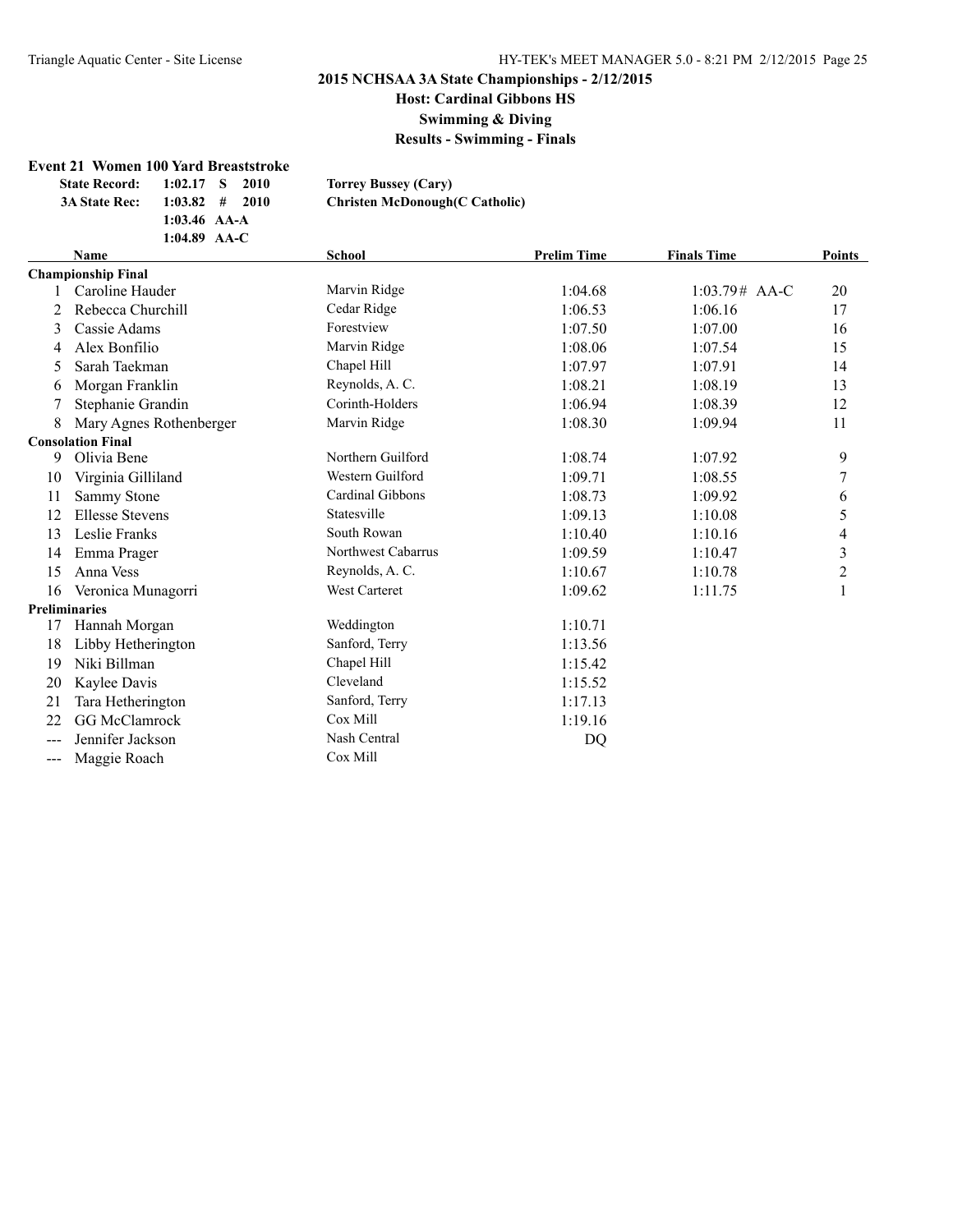**Host: Cardinal Gibbons HS**

**Swimming & Diving**

**Results - Swimming - Finals**

# **Event 22 Men 100 Yard Breaststroke**<br>State Becord: 55.14 S 2013

 $\mathbf{D}$  **State Ref. State Ref. State Ref. State Ref. State Ref. 55.14 C** 

 $L$ owman (East Rowan)

| State Record:        | 55.14 6 4013 |                  | рашен         |
|----------------------|--------------|------------------|---------------|
| <b>3A State Rec:</b> |              | $56.76 \pm 2009$ | <b>Tanner</b> |
|                      | 56.57 AA-A   |                  |               |
|                      | 57.64 AA-C   |                  |               |

|    | <b>Name</b>               | <b>School</b>      | <b>Prelim Time</b> | <b>Finals Time</b> | <b>Points</b>  |
|----|---------------------------|--------------------|--------------------|--------------------|----------------|
|    | <b>Championship Final</b> |                    |                    |                    |                |
|    | Noah Cairns               | Cardinal Gibbons   | 59.03              | 58.11              | 20             |
|    | Jacob Queen               | St. Stephens       | 1:00.16            | 59.73              | 17             |
| 3  | Colson Zucker             | South Iredell      | 1:01.15            | 1:00.47            | 16             |
| 4  | Patrick O'Donnell         | Chapel Hill        | 1:01.63            | 1:00.82            | 15             |
| 5  | Gage Mayer                | Cuthbertson        | 1:02.26            | 1:01.82            | 14             |
| 6  | Shane Humphrey            | Cardinal Gibbons   | 1:02.34            | 1:01.85            | 13             |
| 7  | Luke Stevens              | Cardinal Gibbons   | 1:01.81            | 1:02.03            | 12             |
| 8  | <b>Tyler Bowersox</b>     | South Brunswick    | 1:01.92            | 1:02.63            | 11             |
|    | <b>Consolation Final</b>  |                    |                    |                    |                |
| 9  | <b>Emery Harwell</b>      | Chapel Hill        | 1:02.91            | 1:01.92            | 9              |
| 10 | Jacques Bene              | Northern Guilford  | 1:02.78            | 1:02.07            | 7              |
| 11 | Jeremy Lalumondier        | Northern Guilford  | 1:02.88            | 1:02.60            | 6              |
| 12 | Jonathan Hench            | Central Davidson   | 1:02.59            | 1:04.14            | 5              |
| 13 | Jordan Snow               | Ledford            | 1:05.22            | 1:04.87            | 4              |
| 14 | <b>Beau Brauer</b>        | Chapel Hill        | 1:03.65            | 1:05.14            | $\mathfrak{Z}$ |
| 15 | Jacob Weston              | Northwest Cabarrus | 1:03.48            | 1:05.16            | $\overline{2}$ |
| 16 | Aleksander Fajtek         | Concord            | 1:06.20            | 1:06.91            |                |
|    | <b>Preliminaries</b>      |                    |                    |                    |                |
| 17 | Sam Wilson                | Central Cabarrus   | 1:06.23            |                    |                |
| 18 | Chris Carter              | Corinth-Holders    | 1:06.24            |                    |                |
| 19 | Payton Tysinger           | Central Davidson   | 1:06.25            |                    |                |
| 20 | Jordon Dembski            | Freedom            | 1:07.10            |                    |                |
| 21 | James Paque               | Marvin Ridge       | 1:07.56            |                    |                |
| 22 | Hunter Dickinson          | South Iredell      | 1:08.48            |                    |                |
| 23 | Nate Utesch               | Marvin Ridge       | 1:08.53            |                    |                |
| 24 | Dylan Briese              | Marvin Ridge       | 1:12.13            |                    |                |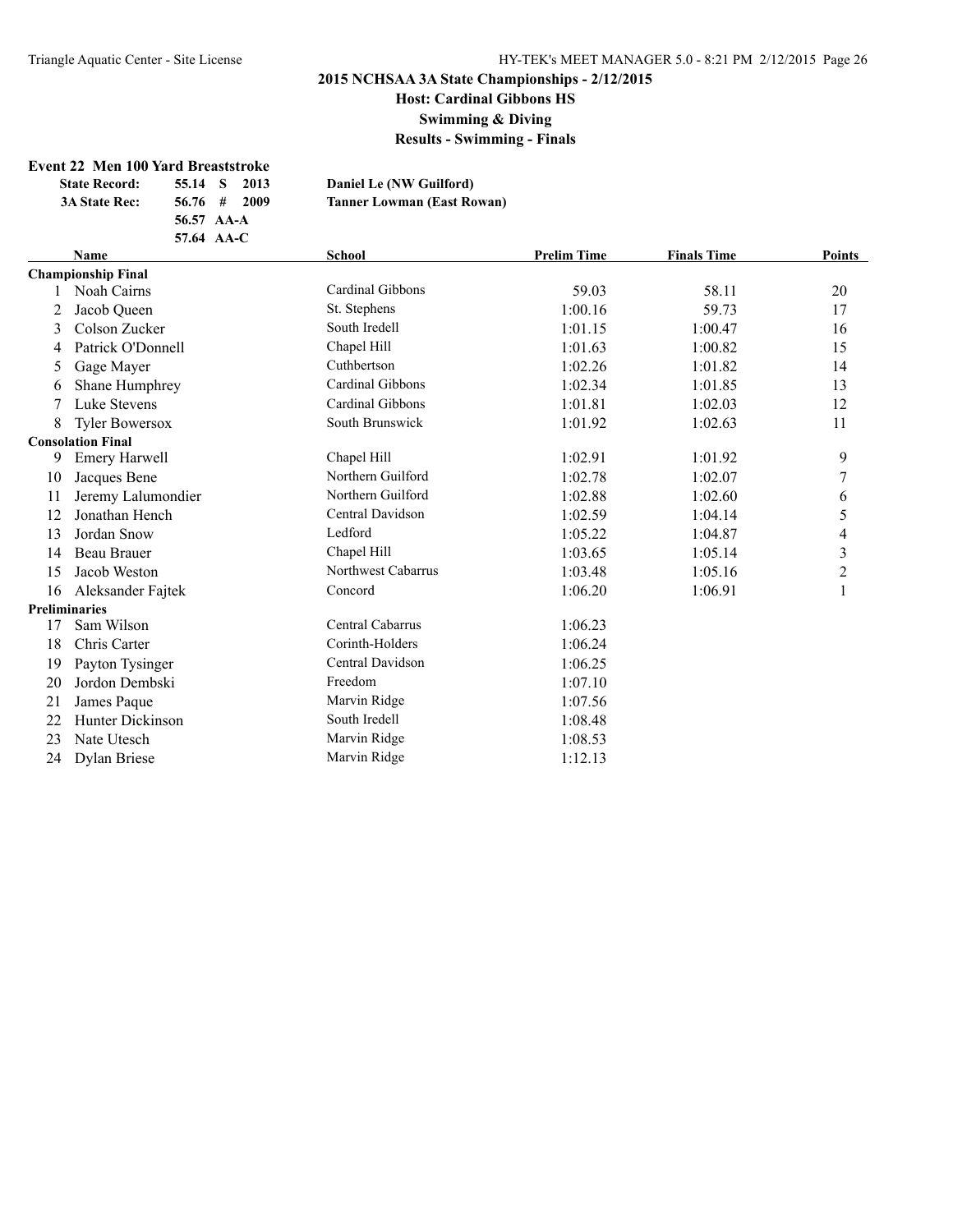# **Host: Cardinal Gibbons HS**

**Swimming & Diving**

**Results - Swimming - Finals**

### **Event 23 Women 400 Yard Freestyle Relay**

| <b>State Record:</b> | $3:22.15$ S 2014 |  | <b>Charlotte Catholic</b> |
|----------------------|------------------|--|---------------------------|
| <b>3A State Rec:</b> | $3:24.61$ # 2013 |  | <b>Charlotte Catholic</b> |
|                      | $3:29.26$ AA-A   |  |                           |
|                      | $3:32.56$ AA-C   |  |                           |

|    | <b>Team</b>            | Relay                |                     | <b>Finals Time</b>       | <b>Points</b> |
|----|------------------------|----------------------|---------------------|--------------------------|---------------|
| 1  | Marvin Ridge           |                      |                     | AA-C<br>3:32.56          | 40            |
|    | 1) Lexie White         | 2) Alex Bonfilio     | 3) Abby House       | 4) Caroline Hauder       |               |
| 2  | Cardinal Gibbons       |                      |                     | 3:34.89                  | 34            |
|    | 1) Sammy Stone         | 2) Haley Allen       | 3) Adelaide Cairns  | 4) Emily Dykstra         |               |
| 3  | Hickory                |                      |                     | 3:37.09                  | 32            |
|    | 1) Maly Shores         | 2) Emmaline Peterson | 3) Lauren Ferner    | 4) Anna Durak            |               |
|    | 4 Chapel Hill          |                      |                     | 3:40.37                  | 30            |
|    | 1) Claire DeSelm       | 2) Sophie Pudik      | 3) Jaylyn Forrest   | 4) Paige Jones           |               |
| 5  | St. Stephens           |                      |                     | 3:44.65                  | 28            |
|    | 1) Sarah Helfert       | 2) Sophia Cherkez    | 3) Polina Cherkez   | 4) Maria Turcanu         |               |
| 6  | Asheville              |                      |                     | 3:46.06                  | 26            |
|    | 1) Helen Ham           | 2) Annie Bowers      | 3) Izzy Mack        | 4) Ashleigh Lechner      |               |
|    | Northwood              |                      |                     | 3:47.61                  | 24            |
|    | 1) Rory O'Dell         | 2) Cassidy Welge     | 3) Elizabeth Conte  | 4) Sarah Shepherd        |               |
| 8  | Northern Guilford      |                      |                     | 3:47.71                  | 22            |
|    | 1) Rebecca Glebus      | 2) Rachel Graham     | 3) Olivia Bene      | 4) Caroline Daly         |               |
| 9  | Weddington             |                      |                     | 3:49.09                  | 18            |
|    | 1) Lydia Holley        | 2) Emily Castellano  | 3) Sydney Everhart  | 4) Kaylea Tolchin        |               |
| 10 | Reynolds, A. C.        |                      |                     | 3:50.30                  | 14            |
|    | 1) Brin Sampson        | 2) Morgan Franklin   | 3) Anna Vess        | 4) Anna-Catherine Nazemi |               |
| 11 | Concord                |                      |                     | 3:51.29                  | 12            |
|    | 1) Mallory Santanicola | 2) Lexi Rohrer       | 3) Anna Beohler     | 4) Shae Knox             |               |
|    | 12 Kings Mountain      |                      |                     | 3:53.75                  | 10            |
|    | 1) Baylee Stroup       | 2) Kaitlyn Moss      | 3) Kassidy Hamrick  | 4) Bethany Wilson        |               |
| 13 | Central Cabarrus       |                      |                     | 3:56.47                  | 8             |
|    | 1) Sydney Kramer       | 2) Alex VandenBerg   | 3) Hannah Barbour   | 4) Sydney Vandenburg     |               |
|    | 14 Cox Mill            |                      |                     | 3:56.63                  | 6             |
|    | 1) Samantha Houghton   | 2) GG McClamrock     | 3) Maggie Roach     | 4) Madison Greenhall     |               |
| 15 | Corinth-Holders        |                      |                     | 3:58.20                  | 4             |
|    | 1) Hallie Sherrill     | 2) Stephanie Grandin | 3) Emilie Guillou   | 4) Michaela Carter       |               |
|    | 16 Sanford, Terry      |                      |                     | 4:00.31                  | 2             |
|    | 1) Tara Hetherington   | 2) Brooklyn Pierson  | 3) Emily Yarborough | 4) Libby Hetherington    |               |
| 17 | Topsail                |                      |                     | 4:01.31                  |               |
|    | 1) Scout Pennington    | 2) Hailey James      | 3) Danielle Swiss   | 4) Lauren Marshall       |               |
|    | 18 Hickory Ridge       |                      |                     | 4:03.38                  |               |
|    | 1) Sophie Bryant       | 2) Madison Goers     | 3) Kruti Patel      | 4) Julia Volz            |               |
|    | 19 Western Alamance    |                      |                     | 4:03.75                  |               |
|    | 1) Alison Burge        | 2) Kayleigh Long     | 3) Kacey Long       | 4) Maddie Leupold        |               |
|    | 20 Fike                |                      |                     | 4:05.61                  |               |
|    | 1) Melody Squires      | 2) Cassie Jones      | 3) Sarah Jones      | 4) Claire Thompson       |               |
| 21 | Western Guilford       |                      |                     | 4:08.12                  |               |
|    | 1) Kayla Davis         | 2) Elizabeth Brogden | 3) Jilien Steelman  | 4) Virginia Gilliland    |               |
| 22 | Cleveland              |                      |                     | 4:09.10                  |               |
|    | 1) Rachel Quinn        | 2) Shelly Ransom     | 3) Veronica Yuziuk  | 4) Kaylee Davis          |               |
| 23 | Rocky Mount            |                      |                     | 4:09.92                  |               |
|    | 1) Aimee Dalsimer      | 2) Rebecca Pridgen   | 3) Megan Moss       | 4) Jillian Lavely        |               |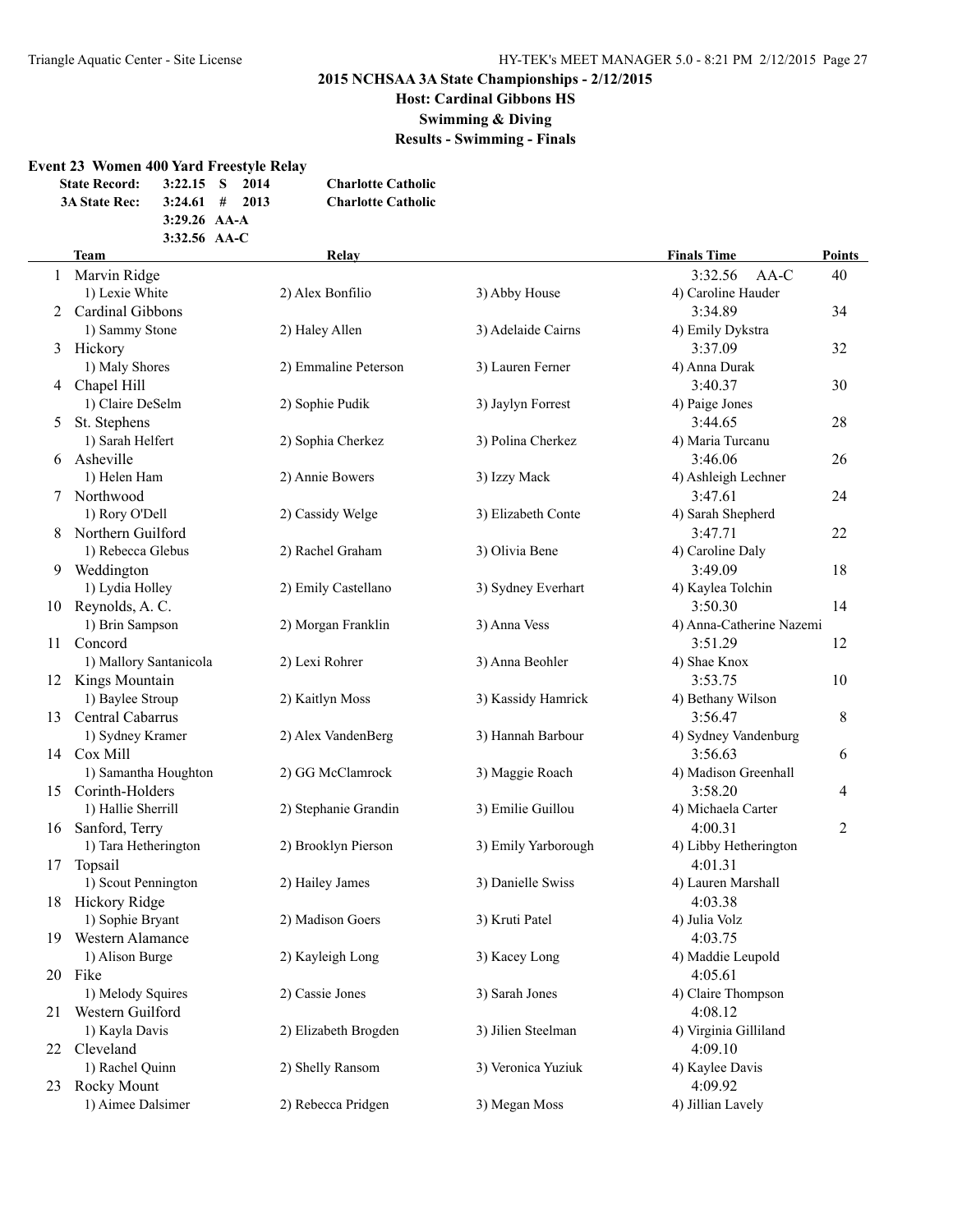# **Host: Cardinal Gibbons HS**

**Swimming & Diving**

# **Results - Swimming - Finals**

# **(Event 23 Women 400 Yard Freestyle Relay)**

| Team                                           | Relav             |                 | <b>Finals Time</b>   | <b>Points</b> |
|------------------------------------------------|-------------------|-----------------|----------------------|---------------|
| l'uscola<br>$\sim$ $\sim$ $\sim$<br>) Annie Ly | 2) Kristie Miller | 3) Faith Hannah | DO<br>4) Cora Dodson |               |
|                                                |                   |                 |                      |               |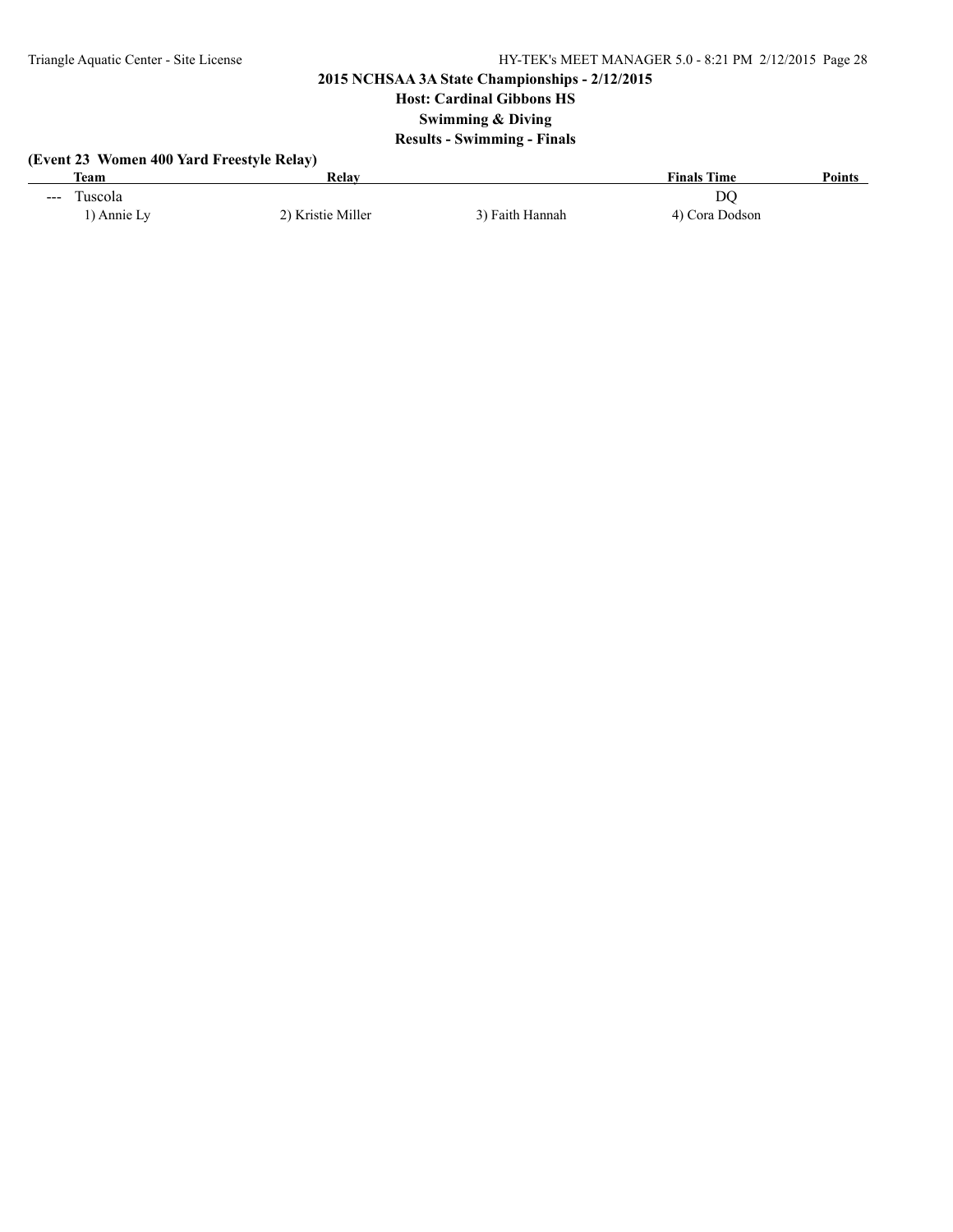# **Host: Cardinal Gibbons HS**

**Swimming & Diving**

**Results - Swimming - Finals**

#### **Event 24 Men 400 Yard Freestyle Relay**

**3:07.00 AA-A**

**State Record: 3:04.91 S 2014 Rose, J. H. 3A State Rec: 3:12.01 # 2000 East Chapel Hill**

|    | 3:10.08 AA-C              |                        |                      |                      |        |
|----|---------------------------|------------------------|----------------------|----------------------|--------|
|    | <b>Team</b>               | Relay                  |                      | <b>Finals Time</b>   | Points |
|    | 1 Chapel Hill             |                        |                      | 3:14.44              | 40     |
|    | 1) Jake Pudik             | 2) Christopher Eron    | 3) Ang Li            | 4) Patrick O'Donnell |        |
| 2  | Marvin Ridge              |                        |                      | 3:16.82              | 34     |
|    | 1) Austin J McInerny      | 2) Adam Fisher         | 3) Daniel Canale     | 4) Jeffrey Murray    |        |
| 3  | Cardinal Gibbons          |                        |                      | 3:16.93              | 32     |
|    | 1) JD Humphrey            | 2) Tom Hubbard         | 3) Cothalee Watko    | 4) Noah Cairns       |        |
|    | 4 Concord                 |                        |                      | 3:18.33              | 30     |
|    | 1) Tucker Wall            | 2) Evan Johnson        | 3) Robbie Epler      | 4) Sam Jones         |        |
| 5. | Corinth-Holders           |                        |                      | 3:19.14              | 28     |
|    | 1) Bryce Sherrill         | 2) Bailey Blackwell    | 3) Neal Quinn        | 4) Connor Blandford  |        |
|    | 6 Northern Guilford       |                        |                      | 3:19.83              | 26     |
|    | 1) Jonathan Wachendorfer  | 2) Luke Humphrey       | 3) Jacques Bene      | 4) Jordan Reed       |        |
| 7  | Weddington                |                        |                      | 3:26.18              | 24     |
|    | 1) Curtis Wiltsey         | 2) Jackson Higgins     | 3) Alec Boulware     | 4) Dillion Gasparek  |        |
| 8  | South Brunswick           |                        |                      | 3:29.74              | 22     |
|    | 1) Adam Calero            | 2) Ryan Goodson        | 3) Chris Anselmo     | 4) Tyler Bowersox    |        |
| 9  | St. Stephens              |                        |                      | 3:30.16              | 18     |
|    | 1) Austin Gorman          | 2) Alex Ivanov         | 3) Josh Jones        | 4) Jacob Queen       |        |
|    | 10 Tuscola                |                        |                      | 3:30.66              | 14     |
|    | 1) Stephen Wenzel         | 2) Mason MacDonald     | 3) Mason Calhoun     | 4) Jack MacDonald    |        |
|    | 11 Cedar Ridge            |                        |                      | 3:32.12              | 12     |
|    | 1) Colin Bunner           | 2) Elliot Orlowski     | 3) Cole Churchill    | 4) Christian Fischer |        |
|    | 12 Hickory Ridge          |                        |                      | 3:32.18              | 10     |
|    | 1) Cole Shimburg          | 2) Kieran Arbury       | 3) Daniel Grochmal   | 4) Jacob Southern    |        |
|    | 13 Piedmont               |                        |                      | 3:32.58              | 8      |
|    | 1) Carson Rollins         | 2) Brice Helms         | 3) Chandler Williams | 4) Jay Austin        |        |
|    | 14 North Lincoln          |                        |                      | 3:32.92              | 6      |
|    | 1) Kyle Engborg           | 2) Bobby Regan         | 3) James Biondi      | 4) Shane Miller      |        |
|    | 15 Cox Mill               |                        |                      | 3:36.56              | 4      |
|    | 1) Alex Almaraz           | 2) Josh Allen          | 3) Jacob Palladino   | 4) Louis Jensen      |        |
|    | 16 Central Davidson       |                        |                      | 3:36.80              | 2      |
|    | 1) Jonah Parks            | 2) Parker Allred       | 3) Jonathan Hench    | 4) Kendall Bertaux   |        |
| 17 | South Johnston            |                        |                      | 3:37.65              |        |
|    | 1) Ryan Dunn              | 2) David Norris        | 3) Zachary Bridges   | 4) Garrison McLeod   |        |
| 18 | Asheville                 |                        |                      | 3:38.77              |        |
|    | 1) Thomas Alexander       | 2) Ouinn Bidwell       | 3) Jake Cogburn      | 4) Harrison Ungert   |        |
| 19 | <b>Northwest Cabarrus</b> |                        |                      | 3:39.13              |        |
|    | 1) Spencer Oneale         | 2) Connor Vandenbuckle | 3) Dylan Rose        | 4) Grant Sustar      |        |
|    | 20 Freedom                |                        |                      | 3:40.83              |        |
|    | 1) Tyler Gramer           | 2) Chris McGinnis      | 3) Ryan Farris       | 4) Davis Clark       |        |
|    | 21 Cleveland              |                        |                      | 3:41.07              |        |
|    | 1) Zach Mefford           | 2) Will Hall           | 3) Luke Lassiter     | 4) Dalton Langston   |        |
| 22 | East Rowan                |                        |                      | 3:42.04              |        |
|    | 1) Chance Brown           | 2) Nathan Leazer       | 3) Wyatt Zander      | 4) Jason Troutman    |        |
| 23 | <b>Union Pines</b>        |                        |                      | 3:44.99              |        |
|    | 1) Connor Manske          | 2) T. Shane Medlin     | 3) Jordan Hand       | 4) Zach Fedak        |        |
|    |                           |                        |                      |                      |        |